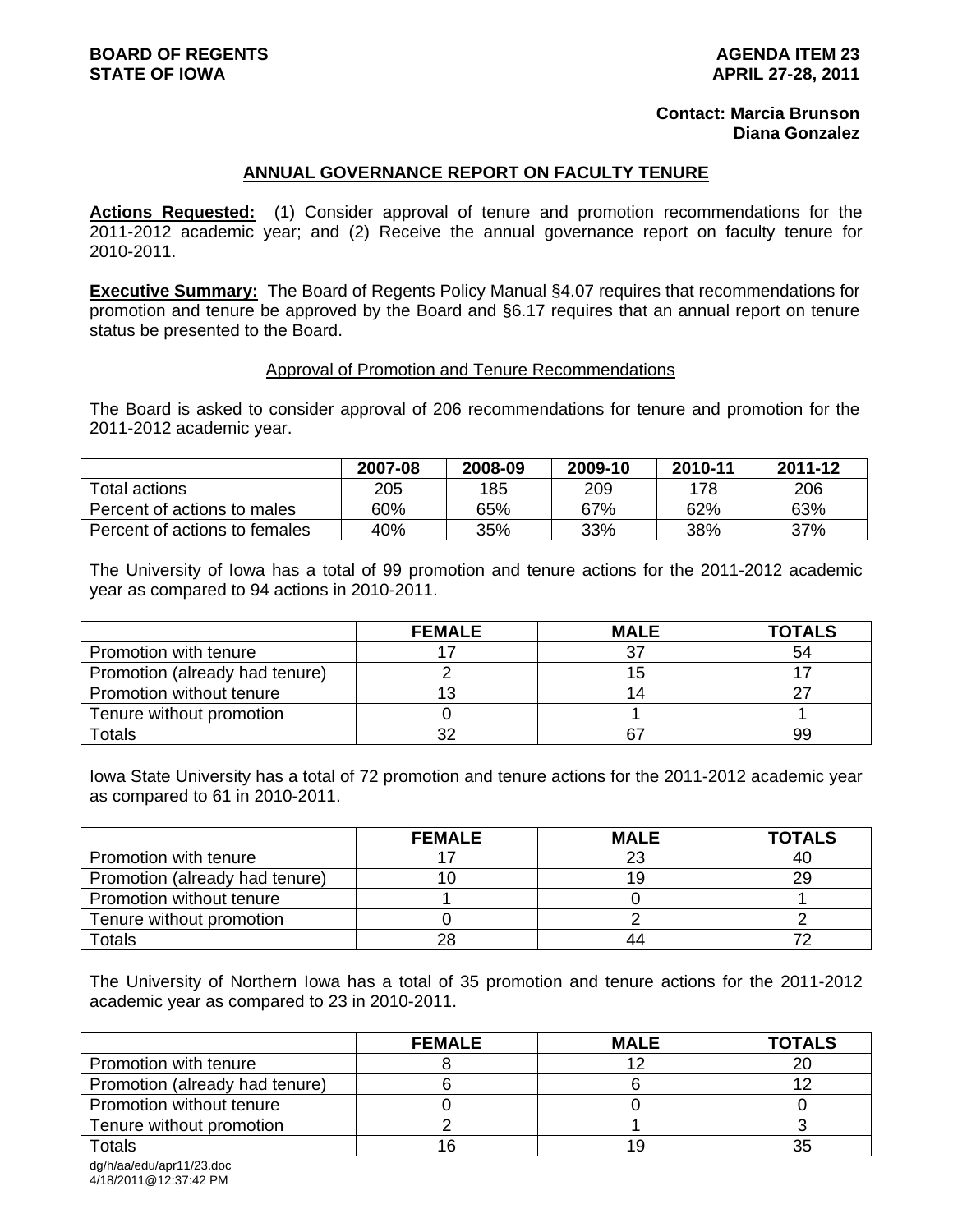# **BOARD OF REGENTS AGENDA ITEM 23 STATE OF IOWA**

# **Annual Report on Faculty Tenure – 2010-2011**

Total faculty. In 2010-2011, the total number of faculty members at the Regent universities was 5,323<sup>2</sup>, a decrease of 25 (-0.5%) from the prior year.

- **##** The number of tenured faculty was 2,719, a decrease of 43 (-1.6%) from the prior year.
- **##** The number of tenure-track faculty was 795, a decrease of 62 (-7.2%) from the prior year.
- $m$  The number of non-tenure-track faculty was 1,809, an increase of 80 (+4.6%) from the prior year.



**TABLE 1 TOTAL FACULTY AT THE REGENT UNIVERSITIES BY TENURE 2008-2009 to 2010-2011** 

|              | <b>TENURED</b>   | <b>TENURE-TRACK</b> | NON-TEN.-TRK. | <b>TOTAL</b> |
|--------------|------------------|---------------------|---------------|--------------|
| 2008-2009    |                  |                     |               |              |
| <b>SUI</b>   | 1,283 (46.2%)    | 389 (14.0%)         | 1,104 (39.8%) | 2,776        |
| <b>ISU</b>   | (57.3%)<br>987   | $(19.0\%)$<br>327   | 409 (23.7%)   | 1,723        |
| <b>UNI</b>   | 463 (54.1%)      | 132 (15.4%)         | 261 (30.5%)   | 856          |
| <b>TOTAL</b> | 2,733 (51.1%)    | 848 (15.8%)         | 1,774 (33.1%) | 5,355        |
| 2009-2010    |                  |                     |               |              |
| <b>SUI</b>   | (45.7%)<br>1.277 | 402 (14.4%)         | 1,115 (39.9%) | 2,794        |
| <b>ISU</b>   | 1,018 (58.4%)    | 328 (18.8%)         | 398 (22.8%)   | 1,744        |
| <b>UNI</b>   | 467 (57.6%)      | (15.7%)<br>127      | 216 (26.7%)   | 810          |
| <b>TOTAL</b> | 2,762 (51.7%)    | $(16.0\%)$<br>857   | 1,729 (32.3%) | 5,348        |
| 2010-2011    |                  |                     |               |              |
| <b>SUI</b>   | 1,248 (45.2%)    | 373 (13.5%)         | 1,143 (41.3%) | 2,764        |
| <b>ISU</b>   | 1,008 (58.1%)    | 300 (17.3%)         | 427 (24.6%)   | 1,735        |
| <b>UNI</b>   | 463 (56.2%)      | 122 (14.8%)         | 239 (29.0%)   | 824          |
| <b>TOTAL</b> | 2,719 (51.1%)    | 795 (14.9%)         | 1,809 (34.0%) | 5,323        |

<sup>&</sup>lt;u>2</u><br><sup>2</sup> In 2010-2011, the total number of faculty at the three universities was 7,584 and included 2,261 clinical or adjunct faculty members at SUI who did not receive a salary.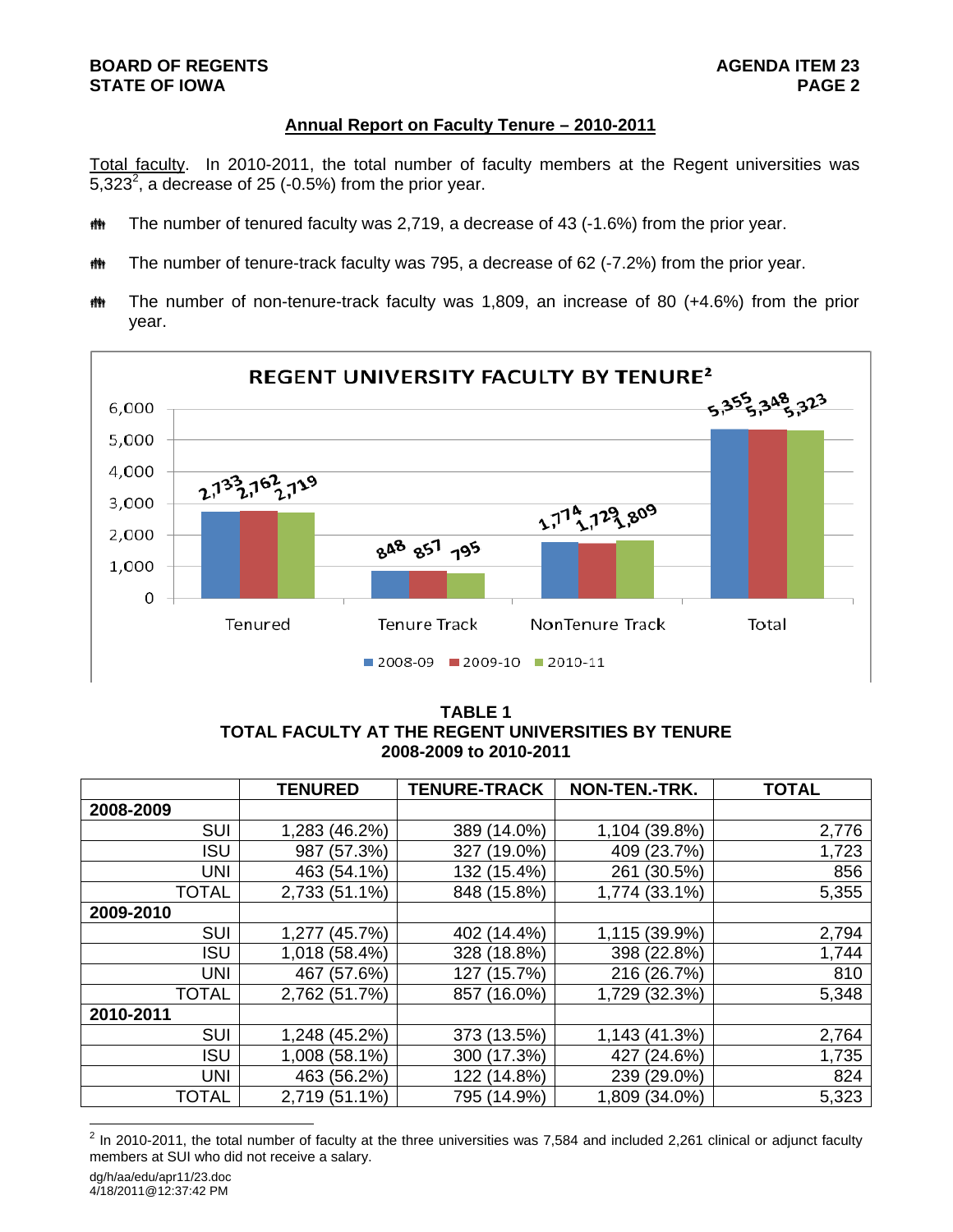Tenure-eligible faculty. In 2010-2011, the number of tenure-eligible faculty (includes tenured and tenure-track faculty) was 3,514, a decrease of 105 (-2.9%) from the prior year. More than 77% of the tenure-eligible faculty at the Regent universities is tenured.

# **TABLE 2 TOTAL TENURE-ELIGIBLE FACULTY BY TENURE 2008-2009 to 2010-2011**

|              | <b>TENURED</b>      | <b>TENURE-TRACK</b> | <b>TOTAL</b> |
|--------------|---------------------|---------------------|--------------|
| 2008-2009    |                     |                     |              |
| SUI          | 1,283 (76.7%)       | 389 (23.3%)         | 1,672        |
| <b>ISU</b>   | 987 (75.1%)         | 327 (24.9%)         | 1,314        |
| UNI          | 463 (77.8%)         | 132 (22.2%)         | 595          |
| <b>TOTAL</b> | 2,733 (76.3%)       | 848 (23.7%)         | 3,582        |
| 2009-2010    |                     |                     |              |
| SUI          | $(76.1\%)$<br>1.277 | 402 (23.9%)         | 1,679        |
| <b>ISU</b>   | 1,018 (75.6%)       | 328 (24.4%)         | 1,346        |
| UNI          | 467 (78.6%)         | 127 (21.4%)         | 594          |
| <b>TOTAL</b> | 2,762 (76.3%)       | 857 (23.7%)         | 3,619        |
| 2010-2011    |                     |                     |              |
| <b>SUI</b>   | 1,248 (77.0%)       | 373 (23.0%)         | 1,621        |
| <b>ISU</b>   | 1,008 (77.1%)       | 300 (22.9%)         | 1,308        |
| <b>UNI</b>   | 463 (79.1%)         | 122 (20.9%)         | 585          |
| <b>TOTAL</b> | 2,719 (77.4%)       | 795 (22.6%)         | 3,514        |

Tenure levels. There are no national standards regarding the appropriate levels of tenure. However, comprehensive analyses of tenure at the national level have concluded that an institution should provide close oversight when more than one-half to two-thirds of its faculty is on tenure appointments.

- A conclusion by the *Commission on Academic Tenure* was based on the assumption that "a larger proportion of tenured faculty is likely to curtail opportunities for the appointment and retention of younger faculty, with undesirable effects on institutional vitality…and to diminish opportunities for the recruitment and promotion of an increased number of women and members of minority groups."
- $\ddot{\mathbf{m}}$  In 2010-2011, there were a significant number of departments at the Regent institutions with 70% or more of their tenure-eligible faculty that were tenured.
	- $\Diamond$  At SUI, at least 70% of the tenure-eligible faculty is tenured in 70 out of 101 (69.3%) departments and in nine of 12 Colleges - Business, Dentistry, Education, Engineering, Law, Liberal Arts and Sciences, Medicine, Pharmacy, and Public Health.
	- $\Diamond$  At ISU, at least 70% of the tenure-eligible faculty is tenured in 49 out of 63 (77.8%) departments and in six of seven Colleges - Agriculture and Life Sciences, Design, Engineering, Human Sciences, Liberal Arts and Sciences, Veterinary Medicine, as well as the Library.
	- $\Diamond$  At UNI, at least 70% of the tenure-eligible faculty is tenured in 33 out of 39 (84.6%) departments and in all of the Colleges - Business Administration, Education, Humanities and Fine Arts, Natural Sciences, Social and Behavioral Sciences, as well as the Library.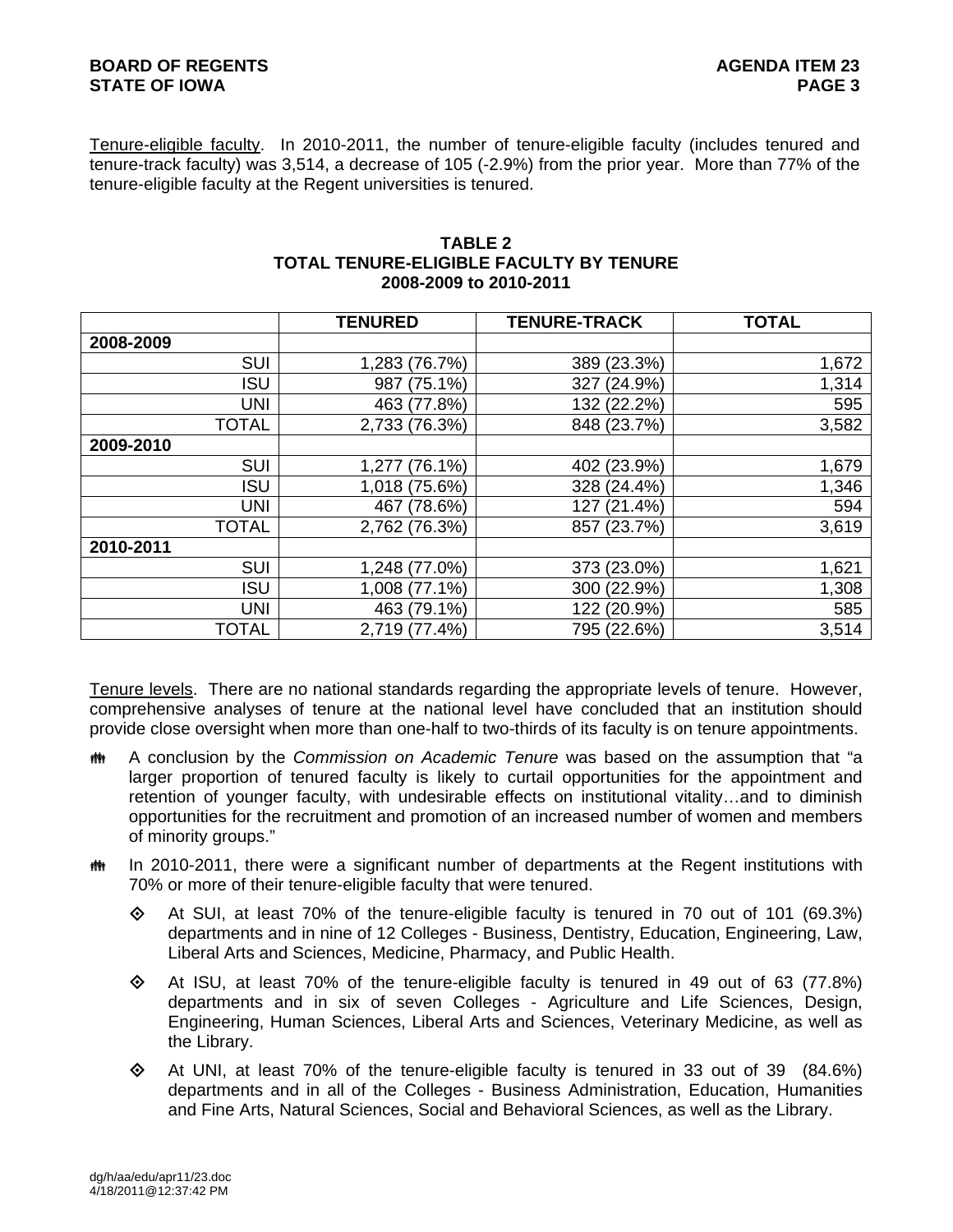Comparison to peer institutions. The data from the 2009-2010 AAUP Faculty Compensation Survey<sup>3</sup> for full-time faculty on a 9-10 month contract indicate that:

- **#\*** At SUI, the tenure rate<sup>4</sup> is 65.2%. At its peer institutions, the tenure rate range is 55.7% 77.1%; the median is 65.3%.
- **##** At ISU, the tenure rate is 61.8%. At its peer institutions, the tenure rate range is 60.1% 74.2%; the median is 64.6%.
- $m$  At UNI, the tenure rate is 77.7%. At its peer institutions, the tenure rate range is 58.7% 71.7%; the median is 67.8%.

# Tenure trends.

- **##** The number of grand total faculty has increased every year for the past nine years.
- **##** During the past ten years, the average number of tenured faculty was 2,744 with a low of 2,728 (2004-2005 & 2006-2007) and a high of 2,813 (2001-2002). After three years of increases, there was a decrease in 2010-2011.
- **##** During the past ten years, the average number of tenure-track faculty was 870 with a low of 795 (2010-2011) and a high of 939 (2003-2004). This is the lowest number of tenure-track faculty during the past 12 years.
- the The number of tenure-eligible minority faculty members is at an all-time high (632) with yearly increases since 2002-03.
- **##** After two years of increases in the number of tenure-eligible female faculty members, there was a decrease of 22 (-1.9%) in 2010-2011.
- **##** The largest percentage of total faculty by tenure status and gender continues to be tenured male faculty members.
- **##** The number of departments with 70% or more of tenure-eligible faculty who are tenured (152) increased from the prior year; this represents approximately 75% of the total number of departments at the Regent universities.
- **##** The total number of non-tenure track faculty increased again this year for the 11<sup>th</sup> straight year; it is the highest number  $(4,070)^5$  during the past 20 years. The number of non-tenure-track faculty members represents more than 50% of the total faculty. The total number of non-tenure-track faculty includes 2,261 clinical or adjunct faculty at SUI who do not receive a salary.
- **##** The majority of tenured and tenure-track faculty is employed on a full-time basis, while the majority of non-tenure-track faculty is employed on a part-time basis.

Board of Regents Strategic Plan. The Faculty Tenure Report addresses the Board of Regents Strategic Plan priority of "educational excellence and impact."

# **Background:**

# Definition of tenure.

**##** Tenure is a contractual employment status under which faculty appointments are continued indefinitely. At most institutions, tenured faculty members are subject to dismissal only for cause or financial exigency.

**EXECUTE:**<br><sup>3</sup> The data do not include medical school faculty or librarians.

 $^{4}$  The tenure rate is the proportion of tenured faculty members to all full-time faculty included in the base.<br><sup>5</sup> includes heth neid and unneid faculty.

 $<sup>5</sup>$  Includes both paid and unpaid faculty.</sup>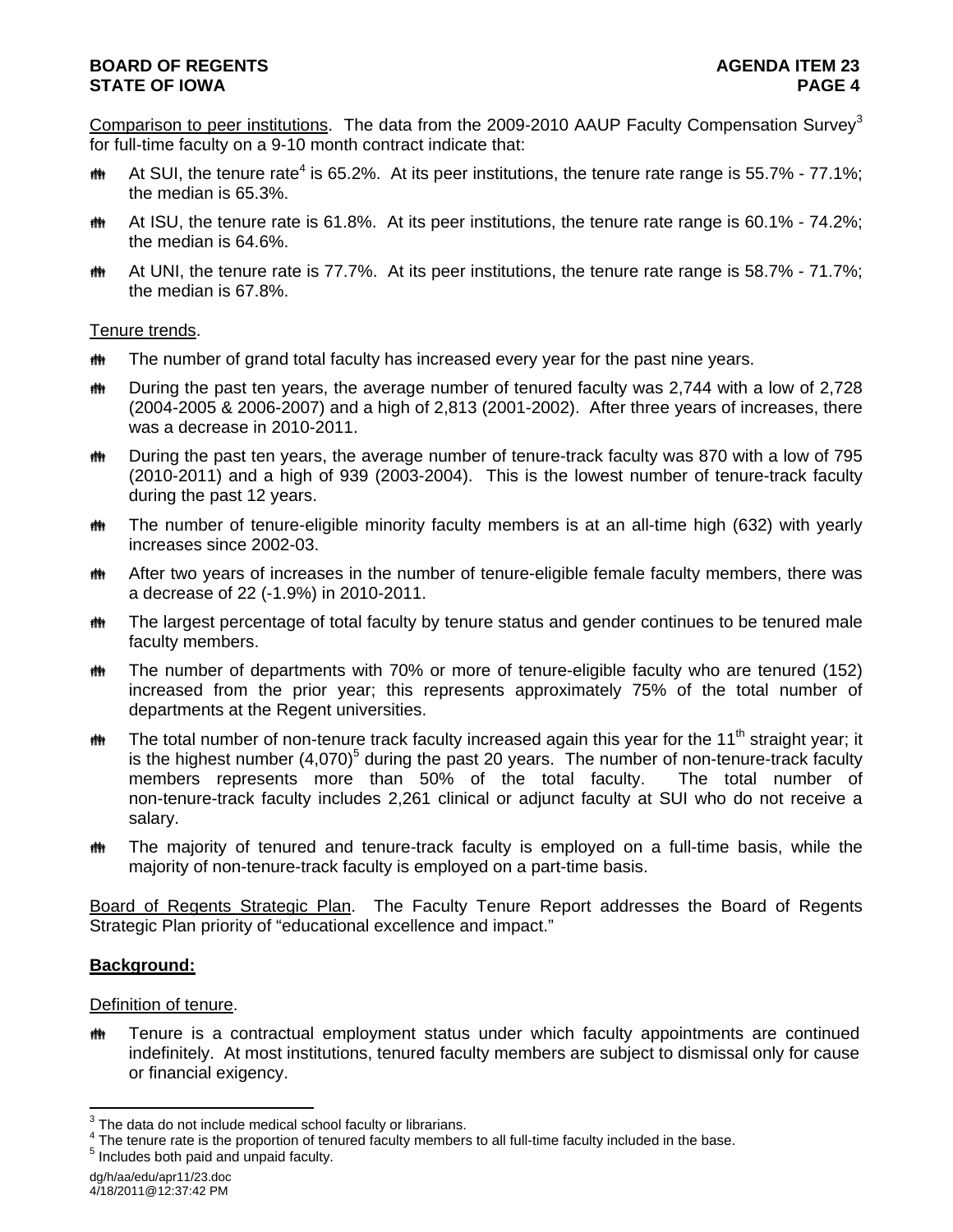# **BOARD OF REGENTS** AGENUS AGENDA ITEM 23 **STATE OF IOWA** PAGE 5

- **##** Tenure is typically awarded to a faculty member in a tenure-track position who serves a probationary period that lasts approximately seven years. After a series of annual retention proceedings, the awarding of tenure requires an affirmative recommendation based on an extensive evaluation process that typically involves reviews by peers in the field and reviews at the departmental, college, and university levels.
- Each year, the Board of Regents formally confers tenure upon individual faculty at the recommendation of the universities.

Tenure by gender. In 2010-2011, the total number of female faculty members at the Regent universities was 2,050, an increase of 24 (+1.2%) from the prior year. The total number of male faculty members at the Regent universities was 3,273, a decrease of 49 (-1.5%) from the prior year.

- $\ddot{\mathbf{m}}$  The number of tenured female faculty members was 791, an increase of 1 (+0.1%); the number of tenure-track female faculty members was 342, a decrease of 23 (-6.3%); and the number of non-tenure-track female faculty members was 917, an increase of 46 (+5.3%) from the prior year.
- $m$  The number of tenured male faculty members was 1,928, a decrease of 44 (-2.2%); the number of tenure-track male faculty members was 453, a decrease of 39 (-7.9%); and the number of non-tenure-track male faculty members was 892, an increase of 34 (+4.0%) from the prior year.

|              | <b>TENURED</b> |         | <b>TENURE-TRACK</b> |           | <b>NON-TEN.-TRK</b> |            | <b>TOTAL</b> |            | <b>GRAND</b> |
|--------------|----------------|---------|---------------------|-----------|---------------------|------------|--------------|------------|--------------|
|              | Male           | Female  | Male                | Female    | Male                | Female     | Male         | Female     | <b>TOTAL</b> |
| <b>SUI</b>   | 901            | 347     | 215                 | 158       | 606                 | 537        | 1,722        | 1.042      | 2,764        |
|              | (32.6%)        | (12.6%) | (7.8%)              | (5.7%)    | (21.9%)             | $(19.4\%)$ | (62.3%)      | (37.7%)    |              |
| <b>ISU</b>   | 748            | 260     | 177                 | 123       | 190                 | 237        | 1.115        | 620        | 1,735        |
|              | $(43.1\%)$     | (15.0%) | (10.2%)             | $(7.1\%)$ | $(11.0\%)$          | $(13.6\%)$ | (64.3%)      | (35.7%)    |              |
| UNI          | 279            | 184     | 61                  | 61        | 96                  | 143        | 436          | 388        | 824          |
|              | (33.8%)        | (22.3%) | $(7.4\%)$           | $(7.4\%)$ | (11.7%)             | (17.4%)    | (52.9%)      | $(47.1\%)$ |              |
| <b>TOTAL</b> | 1,928          | 791     | 453                 | 342       | 892                 | 917        | 3,273        | 2,050      | 5,323        |
|              | (36.2%)        | (14.9%) | (8.5%)              | $(6.4\%)$ | (16.8%)             | (17.2%)    | (61.5%)      | (38.5%)    |              |

**TABLE 3 TOTAL FACULTY AT THE REGENT UNIVERSITIES BY TENURE AND GENDER 2010-2011** 

**##** The number of tenure-eligible male faculty members was 2,381, a decrease of 83 (-3.7%) and the number of tenure-eligible female faculty members was 1,133, a decrease of 22 (-1.9%) from the prior year. Tenured female faculty members represent 22.5% of the tenure-eligible faculty at the Regent universities.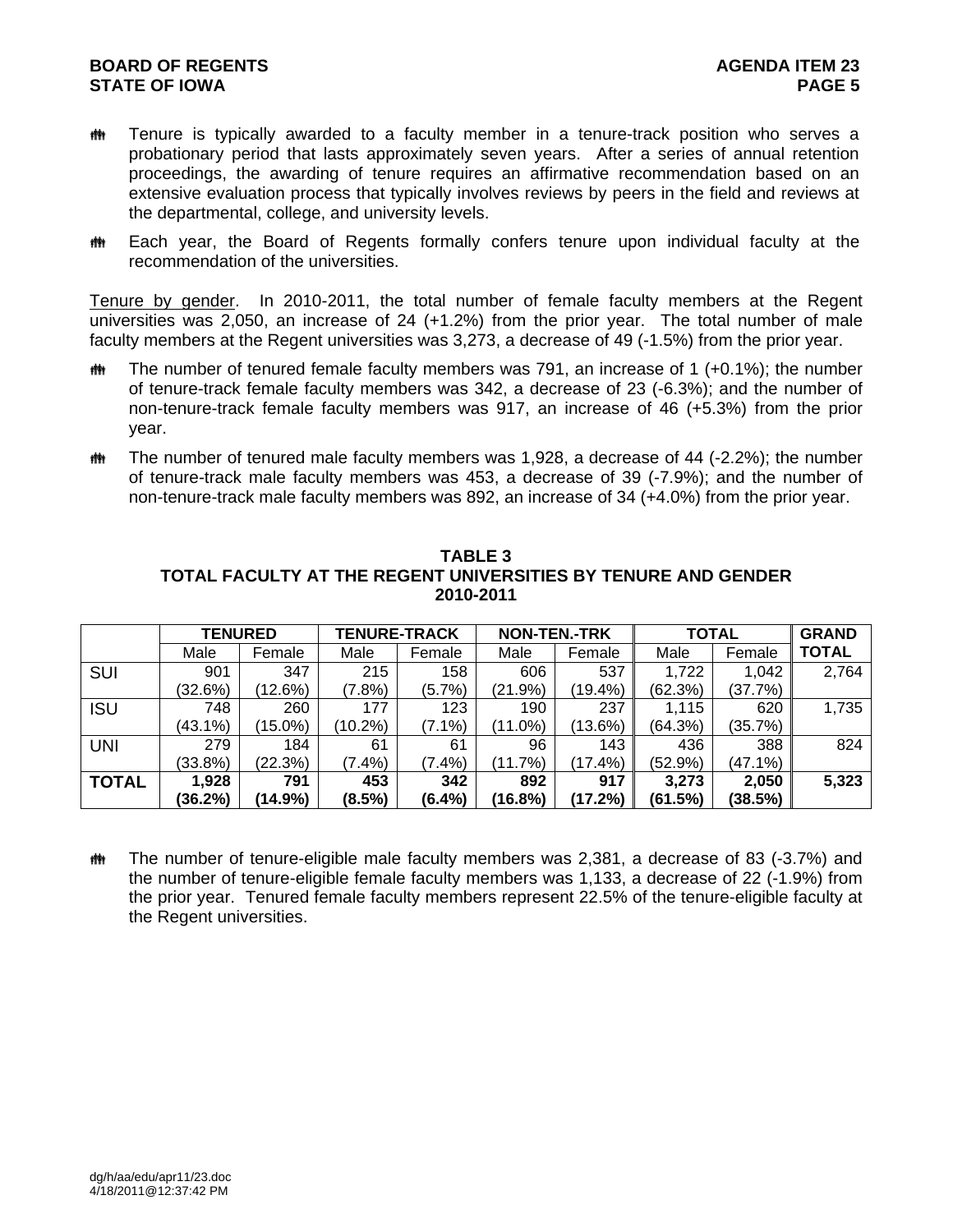|              | <b>TENURED</b> |         | <b>TENURE-TRACK</b> |            | <b>TOTAL</b> | <b>GRAND</b> |              |
|--------------|----------------|---------|---------------------|------------|--------------|--------------|--------------|
|              | Male           | Female  | Male                | Female     | Male         | Female       | <b>TOTAL</b> |
| SUI          | 901            | 347     | 215                 | 158        | 1,116        | 505          | 1,621        |
|              | (55.6%)        | (21.4%) | (13.3%)             | $(9.7\%)$  | $(68.8\%)$   | (31.2%)      |              |
| <b>ISU</b>   | 748            | 260     | 177                 | 123        | 925          | 383          | 1,308        |
|              | (57.2%)        | (19.9%) | (13.5%)             | $(9.4\%)$  | (70.7%)      | (29.3%)      |              |
| <b>UNI</b>   | 279            | 184     | 61                  | 61         | 340          | 245          | 585          |
|              | (47.7%)        | (31.5%) | $(10.4\%)$          | $(10.4\%)$ | (58.1%)      | $(41.9\%)$   |              |
| <b>TOTAL</b> | 1,928          | 791     | 453                 | 342        | 2,381        | 1,133        | 3,514        |
|              | (54.9%)        | (22.5%) | (12.9%)             | $(9.7\%)$  | (67.8%)      | (32.2%)      |              |

#### **TABLE 4 TOTAL TENURE-ELIGIBLE FACULTY BY TENURE AND GENDER 2010-2011**

Tenure by race/ethnicity. In 2010-2011, the total number of minority faculty members at the Regent universities was 865, an increase of 64 (+8.0%) from the prior year. The total number of non-minority faculty members at the Regent universities was 4,458, a decrease of 89 (-2.0%) from the prior year.

- $m$  The number of tenured minority faculty members was 414, an increase of 17 (+4.3%); the number of tenure-track minority faculty members was 216, a decrease of 1 (-0.5%); and the number of non-tenure-track minority faculty members was 235, an increase of 48 (+25.7%) from the prior year.
- $m$  The number of tenured non-minority faculty members was 2,305, a decrease of 60 (-2.5%); the number of tenure-track non-minority faculty members was 579, a decrease of 61 (-9.5%); and the number of non-tenure-track non-minority faculty members was 1,574, an increase of 32 (+2.1%) from the prior year.

# **2010-2011**  TENURED TENURE-TRACK NON-TEN.-TRK TOTAL GRAND

**TABLE 5 TOTAL FACULTY AT THE REGENT UNIVERSITIES BY TENURE AND RACE/ETHNICITY** 

|              |               |            |               |           |               |           |               |            | <b>TOTAL</b> |
|--------------|---------------|------------|---------------|-----------|---------------|-----------|---------------|------------|--------------|
|              | <b>NonMin</b> | Min        | <b>NonMin</b> | Min       | <b>NonMin</b> | Min       | <b>NonMin</b> | Min        |              |
| <b>SUI</b>   | 1,072         | 176        | 261           | 112       | 984           | 159       | 2,317         | 447        | 2,764        |
|              | (38.7%)       | $(6.4\%)$  | $(9.4\%)$     | $(4.1\%)$ | (35.6%)       | $(5.8\%)$ | (83.8%)       | (16.2%)    |              |
| <b>ISU</b>   | 824           | 184        | 220           | 80        | 372           | 55        | 1.416         | 319        | 1,735        |
|              | (47.5%)       | $(10.6\%)$ | (12.7%)       | $(4.6\%)$ | $(21.4\%)$    | $(3.2\%)$ | (81.6%)       | (18.4%)    |              |
| UNI          | 409           | 54         | 98            | 24        | 218           | 21        | 725           | 99         | 824          |
|              | (49.6%)       | $(6.6\%)$  | $(11.9\%)$    | $(2.9\%)$ | (26.5%)       | (2.5%)    | $(88.0\%)$    | $(12.0\%)$ |              |
| <b>TOTAL</b> | 2,305         | 414        | 579           | 216       | 1,574         | 235       | 4,458         | 865        | 5,323        |
|              | (43.3%)       | (7.8%)     | $(10.9\%)$    | $(4.1\%)$ | (29.5%)       | $(4.4\%)$ | (83.7%)       | (16.3%)    |              |

 $m$  The number of tenure-eligible minority faculty members was 630, an increase of 16 (+2.6%) and the number of tenure-eligible non-minority faculty members was 2,884, a decrease of 121 (-4.0%) from the prior year. Tenured minority faculty members represent 11.8% of the tenure-eligible faculty at the Regent universities.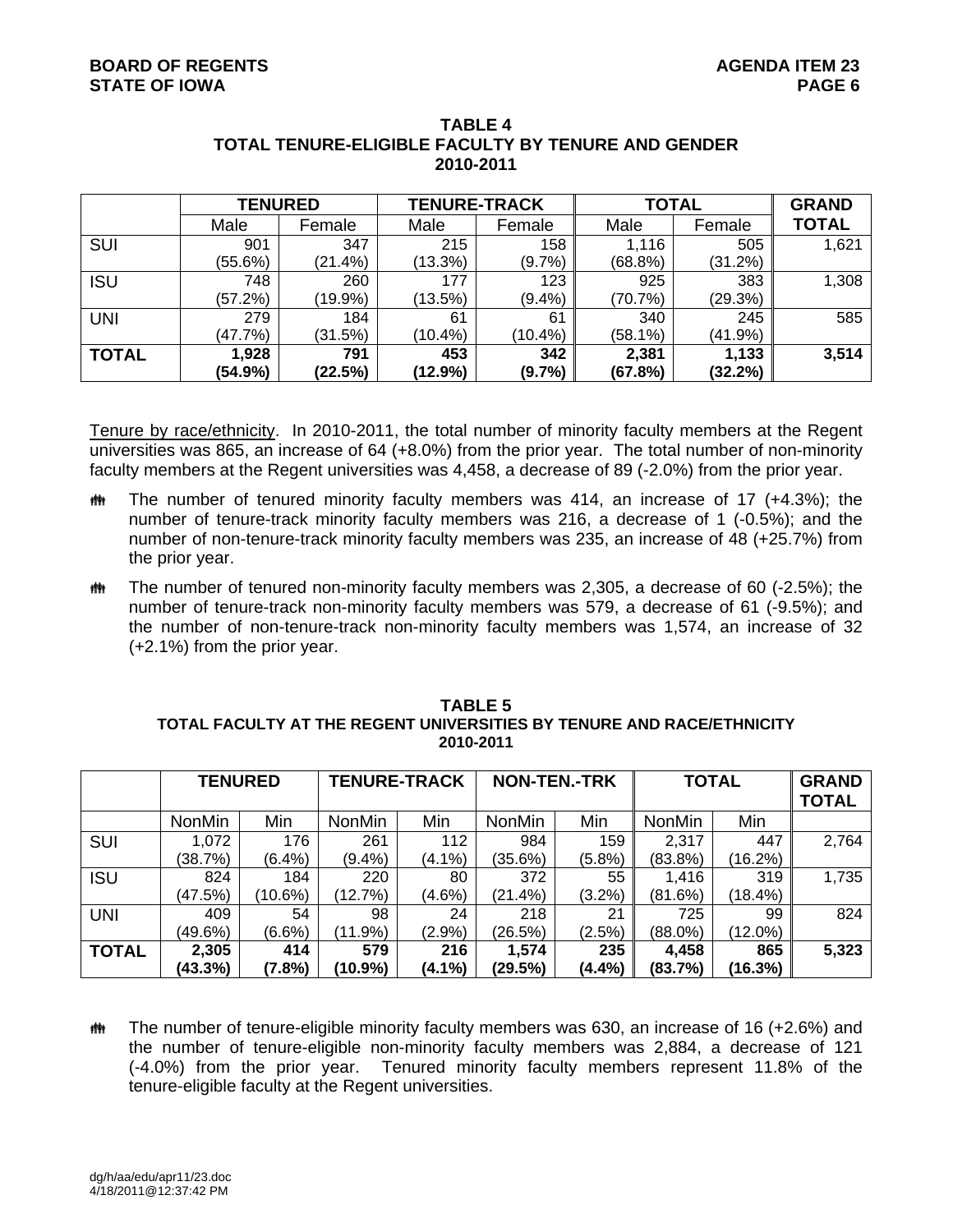|              | <b>TENURED</b> |            | <b>TENURE-TRACK</b> |           | <b>TOTAL</b> | <b>GRAND</b> |              |
|--------------|----------------|------------|---------------------|-----------|--------------|--------------|--------------|
|              | Non-Min        | Min        | Non-Min             | Min       | Non-Min      | Min          | <b>TOTAL</b> |
| <b>SUI</b>   | 1,072          | 176        | 261                 | 112       | 1,333        | 288          | 1,621        |
|              | $(66.1\%)$     | $(10.9\%)$ | $(16.1\%)$          | (6.9%)    | (82.2%)      | (17.7%)      |              |
| <b>ISU</b>   | 824            | 184        | 220                 | 80        | 1,044        | 264          | 1,308        |
|              | $(63.0\%)$     | $(14.1\%)$ | (16.8%)             | $(6.1\%)$ | (79.8%)      | $(20.2\%)$   |              |
| <b>UNI</b>   | 409            | 54         | 98                  | 24        | 507          | 78           | 585          |
|              | $(69.9\%)$     | $(9.2\%)$  | (16.8%)             | $(4.1\%)$ | (86.7%)      | (13.3%)      |              |
| <b>TOTAL</b> | 2,305          | 414        | 579                 | 216       | 2,884        | 630          | 3,514        |
|              | (65.6%)        | (11.8%)    | (16.5%)             | $(6.1\%)$ | $(82.1\%)$   | (17.9%)      |              |

#### **TABLE 6 TOTAL TENURE-ELIGIBLE FACULTY BY TENURE AND RACE/ETHNICITY 2010-2011**

#### Availability of tenure.

- **##** The availability of tenure and its application through a well-designed and effective system of academic peer review plays a critical role in a university's competitive ability to attract and retain talented, productive teachers-scholars.
- **\*\*\*** Most colleges and universities in the U.S. offer some form of tenured employment for faculty. The Regent universities' tenure policies, which have been approved by the Board, guide the awarding of tenure.
- **##** Tenure is frequently invoked as an essential protection of academic freedom. Academic freedom is a fundamental principle of higher education that is intended to ensure the integrity of research and the curriculum.

# Post-tenure review and faculty vitality.

- **##** Teaching is fundamental to the mission of the Regent universities and the evaluation of teaching effectiveness is crucial to a tenure decision. Student and faculty peer evaluations are significant components of determining teaching effectiveness.
- **##** The institutions offer a variety of programs, including professional development assignments, travel support for participation in academic conferences, teaching support centers, summer research grants, and technology enhancement opportunities to maintain and enhance faculty vitality.
- **##** The three Regent universities have implemented post-tenure review policies. Some of the results of the reviews have included recommendations for professional development assignments, revised portfolios that increase a faculty member's effort in an area of strength, new position responsibility statements which provide greater alignment of faculty members' efforts with department goals, and plans for phased retirement.

Attachments A-C include summaries of institutional policies and issues on tenure and post-tenure review. The changes in the post-tenure review policies developed by Iowa State University and the University of Iowa will be presented in Agenda Item #25.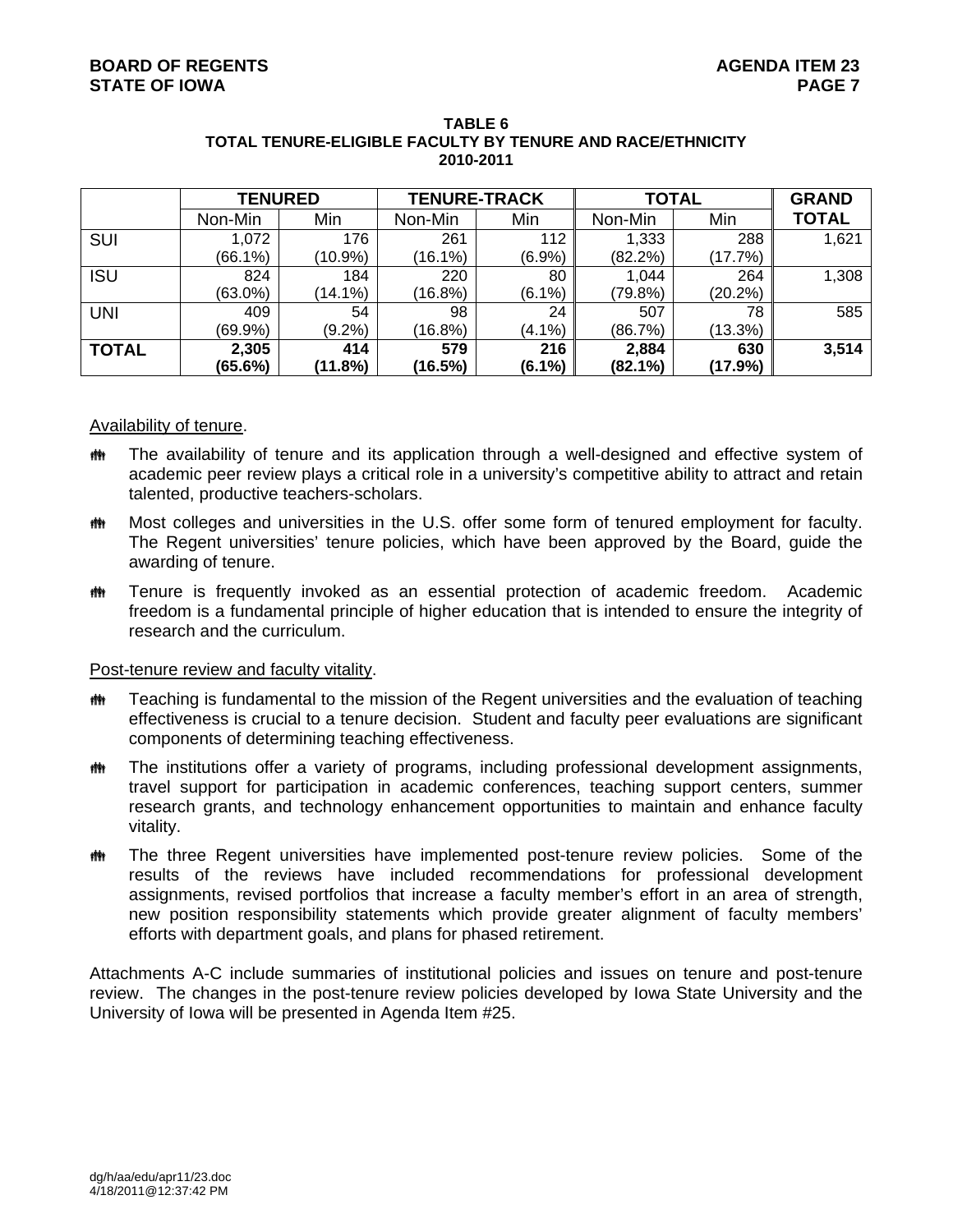# **UNIVERSITY OF IOWA**

#### **Policies and Procedures Relating to Tenure**

The "Procedures for Tenure and Promotion Decision-Making" establish a uniform system of procedures to be used in all academic units of the University. University policy also states that each college of the University should establish its own written procedures governing its tenure and promotion decision-making to guide academic units where circumstances require or permit flexibility or variation. University procedures rely on the following principles: (1) Decision granting or denying tenure or promotion should be based on a written record of achievement; (2) The content of the record that will be relied upon should be known by the candidate and the decision-makers, except as otherwise provided for in the procedures; (3) Except for variation related to the nature of the candidate's academic activity, the content of the record should be the same for all candidates in the same academic unit; (4) The governing procedures should be the same for all candidates across the University, except where conditions or academic cultures justify variation among colleges or among departments within a college; (5) University and Collegiate Procedures should be applied consistently to all candidates; and (6) Each faculty member participating in the tenure and promotion decision-making process may do so at only one level of the process: departmental, collegiate, or provostial. Faculty with collegiate or provostial administrative appointments of 50% or greater shall participate in their administrative office, except in rare and special circumstances at the discretion of the provost.

# **Evaluation of Instructional Performance**

Evaluation of teaching effectiveness is a critical part of the tenure decision because teaching is fundamental to the mission of the University. University policy specifies that only after teaching effectiveness has been ascertained should a faculty member's scholarly and professional contributions be evaluated.

Methods used to evaluate teaching include assessments by both students and faculty peers. There is a variety of methods used to assess student opinions about teaching. Many academic units use a standard questionnaire that is compiled and scored by the University Evaluation and Examination Service (EES), although many departments and colleges develop and score their own instruments. During the 2009-2010 fall and spring semesters, EES processed 167,307 student opinion forms administered in 7,504 classes. Students are also given the opportunity to write comments on the EES forms. Faculty members use the results of their students' evaluations to improve their teaching. The identity of students is kept confidential.

The Procedural Guidelines for Tenure and Promotion Decision-Making require colleges to develop processes for peer review of faculty teaching. Colleges require peer evaluation of classroom teaching by senior faculty members and a thorough review of course materials. College guidelines for peer review of teaching are tailored to the different types of teaching in the college, including large classroom, small seminar or laboratory teaching, and clinical teaching. The student and peer evaluations provide substantial information to help faculty members improve their teaching and help senior faculty members and administrators to make promotion and tenure decisions. An important resource for faculty seeking to improve their teaching is the Center for Teaching which offers group workshops, individual assessments and assistance, and other learning opportunities for faculty members, graduate teaching assistants, and others on campus. Faculty members under consideration for tenure are also evaluated extensively and systematically regarding their scholarship and service contributions.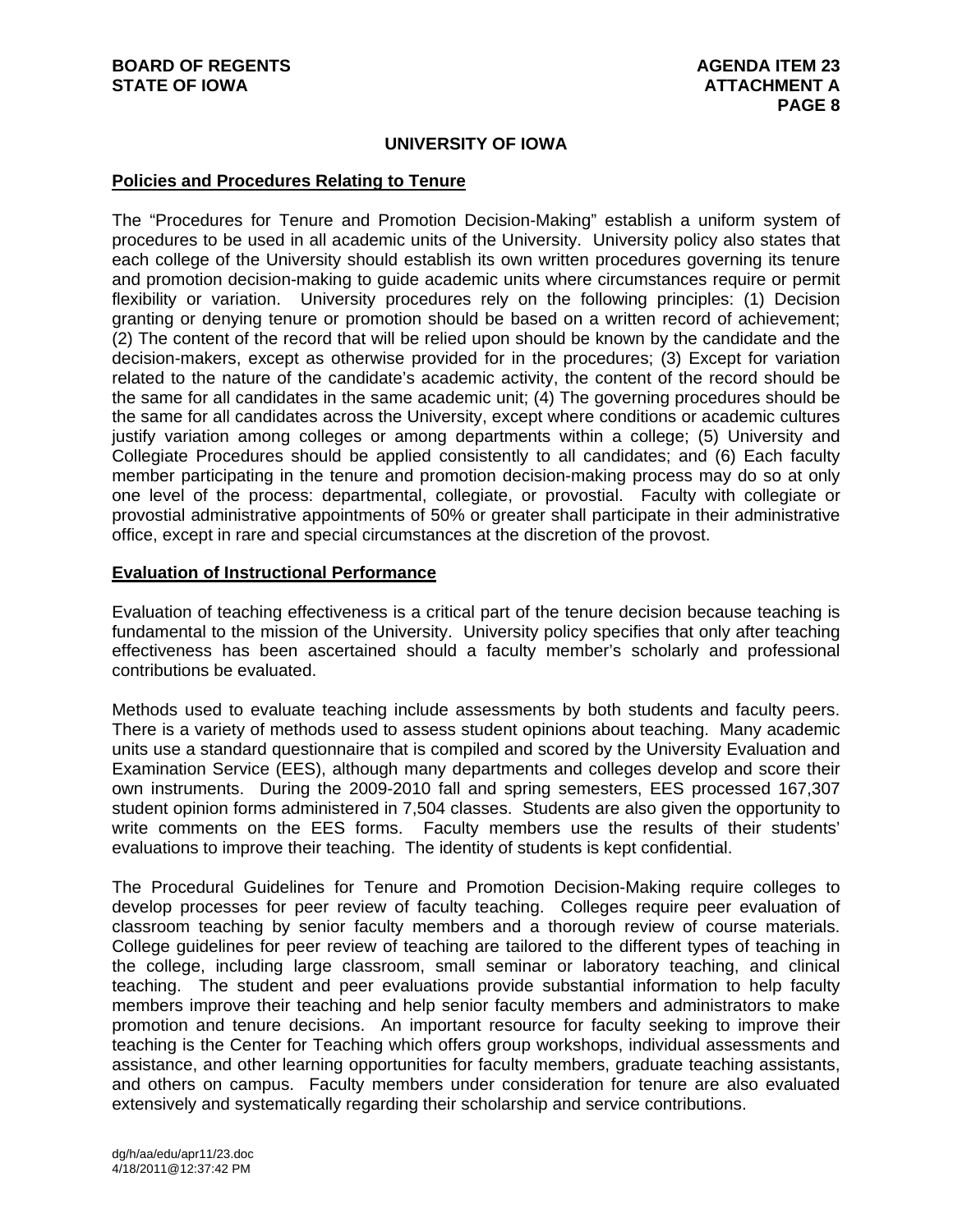# **BOARD OF REGENTS AGENDA ITEM 23** STATE OF IOWA **ATTACHMENT A**

# **Faculty Vitality**

The Office of the Provost supports faculty excellence and vitality through its faculty development programs and resources. Recent changes in staffing have led to a thorough five-year review. The results will be used to determine future planning and programming. In AY10-11, programming was maintained through continued partnerships with other campus offices to maximize the use of limited resources and identify unmet needs. Programming included faculty advancement; faculty development programs and workshops; and faculty development awards program.

The University of Iowa was notified that it had received exemplar standing in Harvard University's Collaborative on Academic Careers in Higher Education (COACHE) initiative that measures pre-tenure faculty job satisfaction. The University was rated exceptional in five out of the eight categories deemed essential for faculty success – more than any of the other 113 participating universities and colleges. The COACHE survey focuses on specific dimensions of the work experiences of early-career faculty – tenure practices; clarity of institutional expectations for tenure; nature of faculty work overall, in research and teaching; work and home balance and supports; climate, culture, and collegiality; and global satisfaction. Between 2006 and 2009, 32 institutions were named an exemplar in at least one benchmark dimension; however, the University of Iowa was the only institution rated by the faculty as exceptional in five out of eight categories.

# **## Faculty advancement.**

- $\Diamond$  The Academic and Professional Record (APR) project is a joint initiative of the Office of the Associate Provost for Faculty and University colleges to capture and tell the story of faculty excellence on campus. The APR serves as an online portfolio of individual faculty members' academic and professional activities, including up-to-date records of teaching, research, and service to their professions and the public. The University has contracted with an external vendor, Digital Measures, to implement this faculty activities database campus-wide. Currently seven of the eleven colleges have begun the process of bringing their faculty data into the system. The goal is to have all colleges participating by December 2012.
- $\diamond$  The Office has collaborated with University Human Resources in the initiative to bring all regular University employees' personnel records into an online, accessible ePersonnel File. The ePersonnel File system was implemented for Professional and Scientific and Merit staff in Summer 2010 and will be operational for faculty records in April 2011. The ePersonnel Files will provide easier online access to essential personnel data to individual faculty members, their supervisors, and collegiate administration.

# **## Faculty development programs and workshops.**

 $\Leftrightarrow$  The Office of the Provost coordinates and distributes a comprehensive faculty development calendar of campus-wide programs available to faculty. The calendar includes workshops offered by the Office of the Provost, Office of the Vice President for Research, Center for Teaching, ITS-Instructional Services, University Human Resources, International Programs, and others.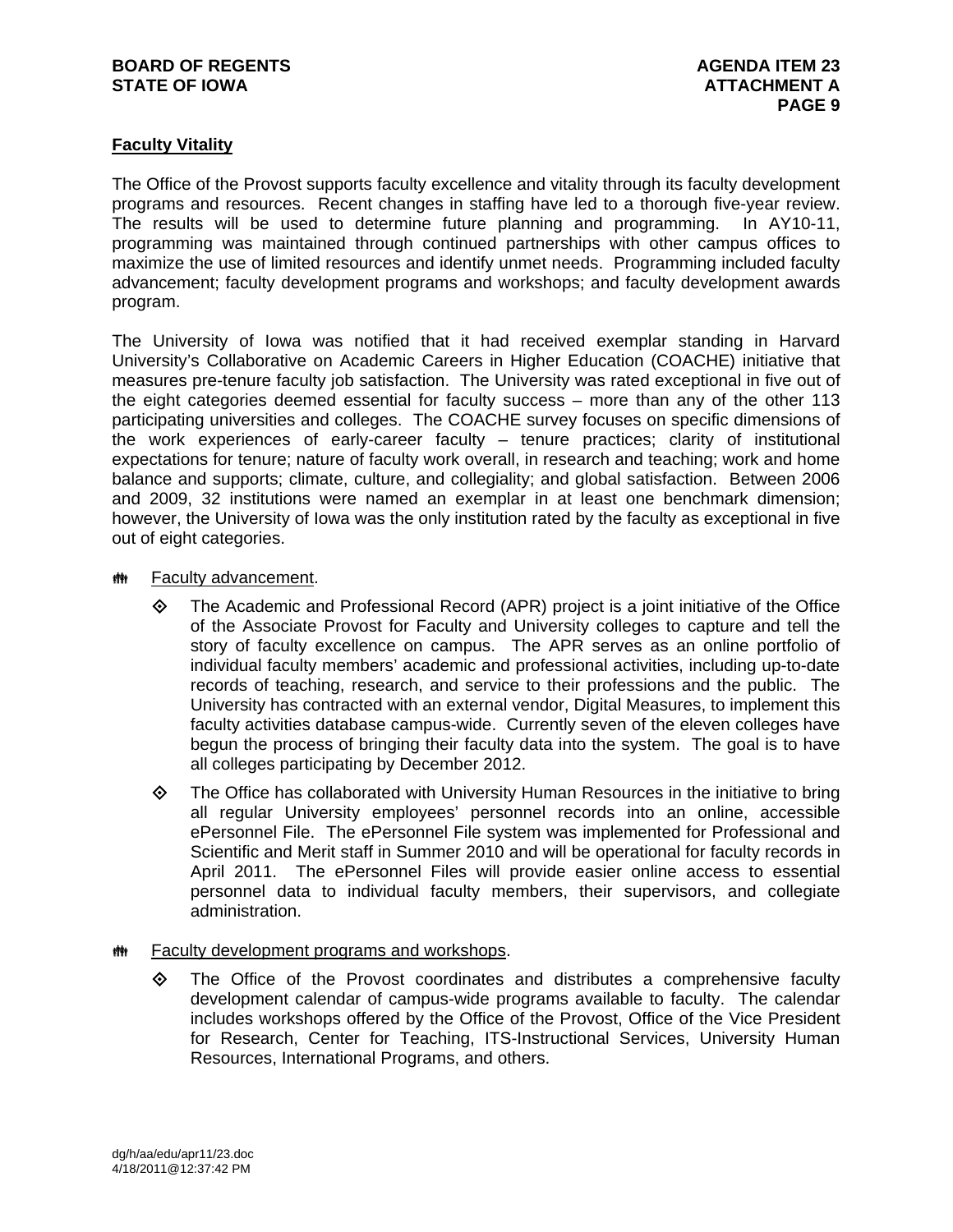- The Office of the Provost coordinates an annual New Faculty Orientation in collaboration with the 11 colleges, University Human Resources, and University Benefits. New faculty members participate in a resource fair and receive a resource booklet that includes the "Getting Off to a Good Start at the University of Iowa" guide. The Office will also continue its collaboration with University Human Resources to ensure campus-wide "onboarding" efforts directed at new employees and their supervisors are relevant and useful to faculty members.
- The Office has continued its "Write-on-Site" faculty writing groups. Currently, two groups meet weekly to support junior faculty in maintaining productive writing habits. In AY11-12, the office will work with the University Obermann Center for Advanced Studies to expand programming to associate professors.
- $\Leftrightarrow$  The Center for Teaching provides learning opportunities that enhance faculty vitality and promote faculty leadership. AY10-11 programs included: *Ideas for New Teachers; Service Learning at Iowa and Beyond, with a focus on pedagogy and scholarship; Learning Portfolios in the Digital Age; New Technology, New Teaching; Teaching with Writing; Facilitating Classroom Discussion of "Hot" Topics; Outcomes Assessment; Teaching Inter-Culturally.*
- $\Leftrightarrow$  The Office of the Provost worked with the Office of University Relations to renew its commitment to the University of Iowa Faculty Engagement Corps. The Corps is a "listening tour" that gives selected faculty members and administrators the opportunity to spend several days immersed in one region of Iowa. During the trip, the group visits with constituencies of the University, including community members, alumni, current and prospective students, representatives of education agencies, health care professionals, area legislators, and members of the business community. The 2010 Faculty Engagement Corps, included 16 participants and traveled to Fort Madison, Burlington, and Columbus Junction. Two significant projects resulted from this trip: second-year Master's degree students from the School of Urban and Regional Planning are applying their talents and knowledge to help Downtown Partners, Inc. in Burlington; and Speech and Pathology faculty participants won a grant to establish an early literacy program at Roundy Elementary School in Columbus Junction. The 2011 Faculty Engagement Corps will take approximately 25 faculty members to Marshalltown, Webster City, Goodell, and Des Moines in May 2011.
- $\diamondsuit$  Five faculty leaders participated in the CIC<sup>6</sup>-Academic Leadership Program (CIC-ALP) and five department executive officers (DEOs) participated in the CIC-DEO program. The CIC-ALP, established in 1989, is noted by the CIC as one of its most successful leadership initiatives. This intensive professional development experience is designed to develop the leadership and managerial skills of faculty members who have demonstrated exceptional ability and academic promise. Many of the program's nearly 1,000 Fellows eventually became college presidents, provosts, and deans. The CIC-DEO program is a three-day event that attracts approximately 50 department heads and chairs from CIC universities each year.

 $\overline{a}$ 

<sup>&</sup>lt;sup>6</sup> Committee on Institutional Cooperation.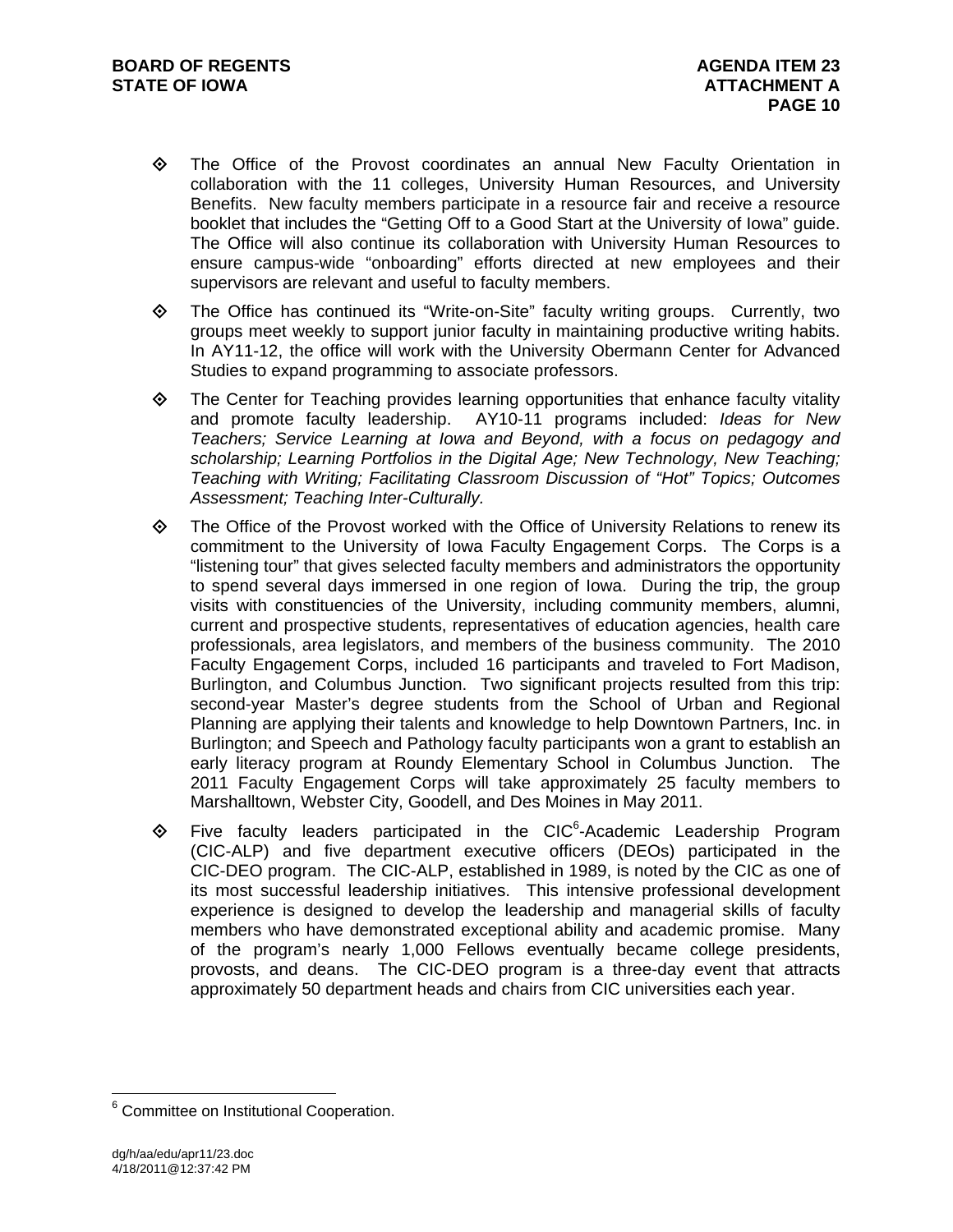The Office of the Provost co-sponsors an "Annual Symposium on Promotion and Tenure to Associate Professor" with the Faculty Senate and University Chapter of the AAUP.<sup>7</sup> In 2010-11, the Office also initiated workshops for administrative staff to increase competency and ensure consistent application of faculty-related policies and procedures across departments.

# **## Faculty development awards program.**

- The University of Iowa Faculty Development Awards Program provides opportunities for faculty members to pursue programs of research, improvement-of-instruction projects and other activities related to professional development. In 2009-10, 87 faculty members were on professional development assignment which resulted in 1,166 "products or outcomes," including 417 journal articles or chapters; 98 books or monographs; 104 grant applications; 153 course materials; and 292 presentations, performances, and exhibits.
- $\Diamond$  During 2010-11, 52 faculty members were or are on professional development assignments. A number of faculty members were able to extend their assignments by obtaining external support. Proposals for 79 new professional development assignments were received for 2011-12. In December 2010, the Board of Regents approved the University's request for 58 professional development assignments which included seven continuing Faculty Scholar Awards.
- $\Leftrightarrow$  Beginning in 1997, all new academic year probationary faculty members are guaranteed an Old Gold Summer Fellowship upon presentation of a satisfactory written proposal to their collegiate dean. During Summer 2010, 40 faculty pursued research and instructional development efforts through this program. These fellowships increase the intellectual vitality of the faculty and enhance the teaching and research programs of the University.
- $\Diamond$  The Office of the Provost used supplemental funding received in Spring 2010 to provide summer faculty development support for innovative research and teaching projects. Presidential Faculty Fellowship recipients received June summer compensation for projects to enhance teaching, research, or Iowa-based civic engagement. Faculty Support Fund recipients received compensation for research-related or instruction-related expenses, including equipment, supplies, travel, and student assistance. More than \$300,000 was awarded. More than 300 proposals were submitted and 55 were funded. A faculty committee reviewed the proposals and the Provost approved the committee's recommendations.

# **Post-Tenure Review Implementation**

The Faculty Senate conducted a review of the post-tenure review policy in 2010 and decided to clarify and improve the policy to help faculty members benefit from the review process and ensure that the policy is administered in a timely and consistent fashion. A new policy has been proposed by the Faculty Senate and will be submitted to the Board of Regents for their approval.

 $\overline{a}$ 

<sup>&</sup>lt;sup>7</sup> American Association of University Professors.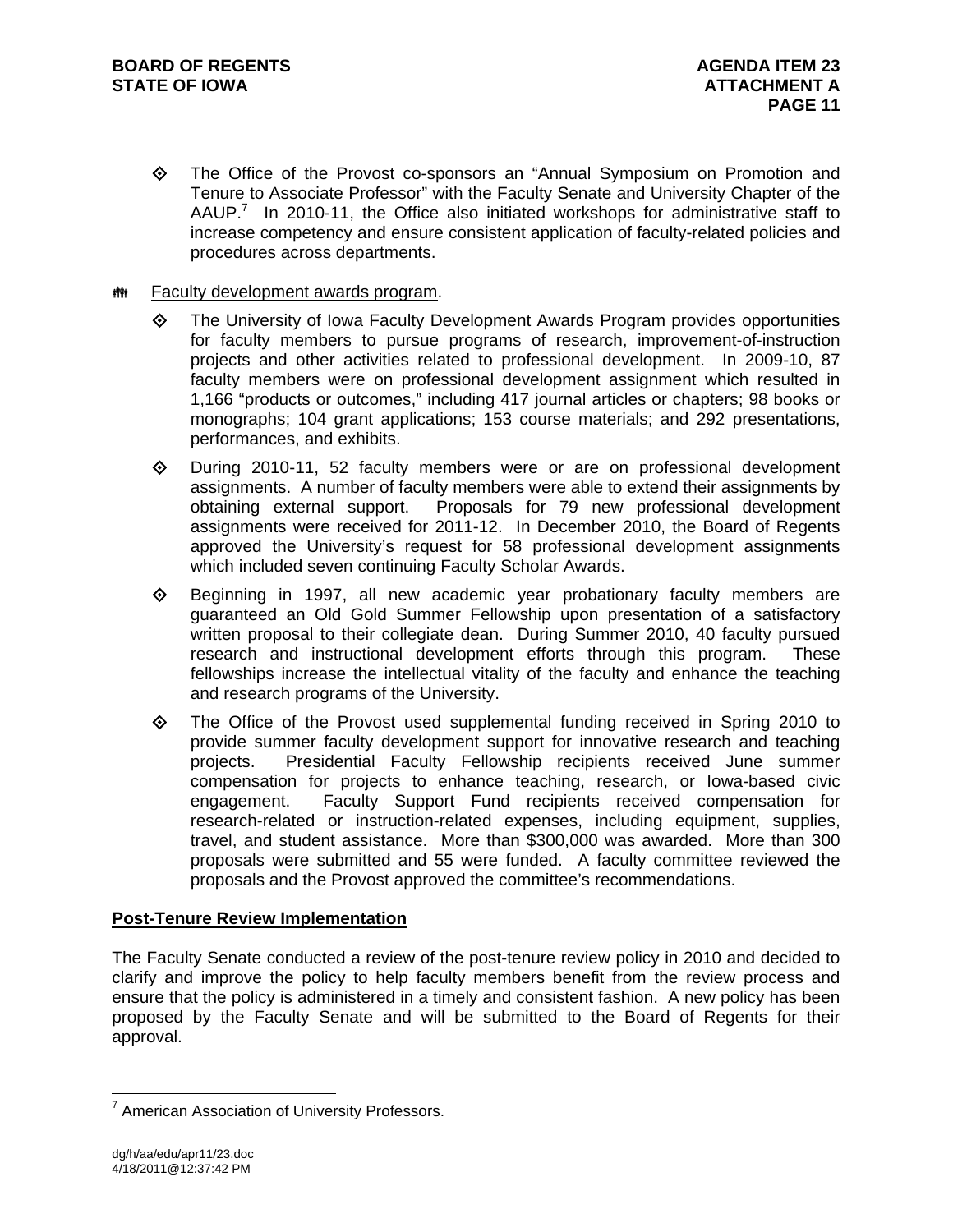The new policy has two major sections. The first section deals with the requirements for a mandatory annual review of all tenured faculty members. The annual review is conducted by the unit head, and is normally formative. When, as a result of the annual review, the unit head concludes that there are significant deficiencies related to teaching, research, or service, the unit head shall provide written notifications of these conclusions to the faculty member being reviewed, and the faculty member will be given an opportunity to respond in writing. The final report and the faculty member's response will be sent to the Dean and kept on file in the department.

The second section describes a formal process for a periodic peer review (normally every five years) that is required of all tenured faculty members. The post-tenure peer review is intended to acknowledge achievements and provide an appropriate mechanism to encourage constructive responses to normal changes that are likely to occur during the course of a successful academic career. If the Dean concludes, on the basis of the peer review's findings, that the faculty member's performance has fallen for a significant period of time below the expected standard of performance for the faculty member's unit, the Dean may initiate discussions with the faculty member concerning the development of a plan to address problems uncovered in the review. The plan and faculty member's response (if one exists) will be submitted to the Provost, who will make the final determination about whether the plan should be implemented. If after an agreed-to time period, a peer review committee and the Dean find no acceptable progress, then the Dean, Provost, and peer review committee will meet to decide which of the consequences described in the plan will go into effect. The consequences will be monitored by the Provost. On those rare occasions where a faculty member has proved unwilling or unable to benefit from developmental assistance to improve his or her performance, the administration may feel compelled to proceed against the faculty member in a disciplinary or unfitness proceeding.

This policy represents an expansion and improvement of the existing policy. The new policy requires that each tenured faculty member undergo both an annual review by the unit head and a periodic review by the faculty member's peers. The policy now describes in detail the procedures for dealing with the situation where a faculty member's performance drops below expectations. Data on the implementation and outcomes of the new policy will be included in the tenure report beginning next year. Under the previous policy, 85% of the eligible tenured faculty had been reviewed within the designated time period.

# **Non-Tenure Track Faculty Positions**

There are eight types of non-tenure-track faculty at the University of Iowa. The qualifications and types of responsibilities of each type are listed below.

Clinical Track. These are primarily full-time on-campus faculty members with renewable contracts; they devote a significant portion of their time to providing or overseeing the delivery of professional services to individual patients or clients. Clinical faculty members also teach students, residents, and fellows and integrate the delivery of their professional services with their teaching. They may serve on graduate-student thesis and dissertation committees with the permission of the Graduate College. A record of professional productivity in addition to clinical service is required for promotion beyond the assistant professor level.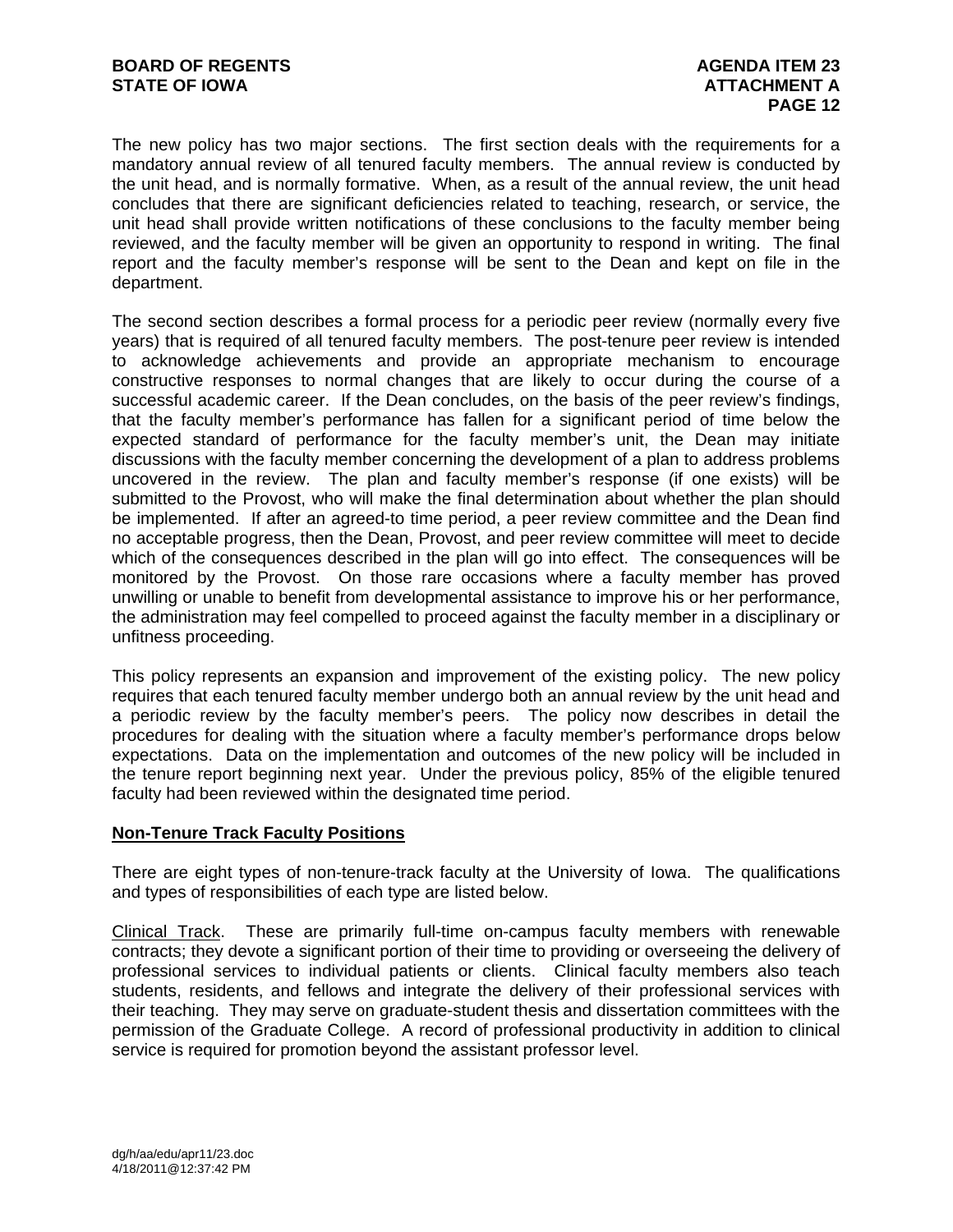Research Track. These faculty members devote almost all of their time to performing externally supported research and are expected to submit or assist in the submission of research grants. They are also expected to disseminate their research and be active in professional activities. Their teaching activities are very limited and consist predominantly of service on doctoral committees with the approval of the Graduate College.

Adjunct. Adjunct faculty members hold another position as their primary employment, which may be a University staff position or in the surrounding community. They possess areas of expertise that are insufficiently represented on the faculty and which enrich the education of students in their field of practice. They typically hold the terminal degree in the field. Responsibilities may involve teaching, teaching support, research, patient care, or clinical/practicum supervision. The appointment must be less than 50% and may or may not be compensated.

Adjunct Clinical. These faculty members are similar to adjunct faculty in that they also typically hold another position as their primary appointment, which is often in a clinical or professional practice setting either within the University or at a satellite facility. These positions are customarily 0% appointments and are not compensated. The majority serve as preceptors for professional student practica or externships.

Visiting. These faculty members hold primary appointments at other academic institutions and are visiting the University of Iowa for a specific period of time for a particular purpose, such as collaborating with SUI faculty or as part of a departmental faculty exchange program. They may be on developmental assignment or sabbatical from their home institution. Their functions vary depending on the individual's areas of expertise, and usually include teaching and research. Appointments are generally limited to three years.

Lecturer. These faculty members hold teaching appointments, which may be full- or part-time, and also may provide programmatic support. A full-time lecturer typically will teach at a 50% greater load than regular faculty members who also conduct research and are involved in service and outreach activities.

Associate. These faculty members hold appointments primarily in the College of Medicine to fulfill specific teaching, research, or patient care service needs. Appointments are generally limited to three years, after which time these faculty members may apply for positions on the tenure- or clinical-track, or take positions at other institutions or in private practice.

Assistant in Instruction. These faculty members hold a baccalaureate degree or equivalent and are appointed for a specific teaching, research, or patient care service. For example, a native-speaker of a foreign language may assist in language instruction. Few faculty members are appointed in this category.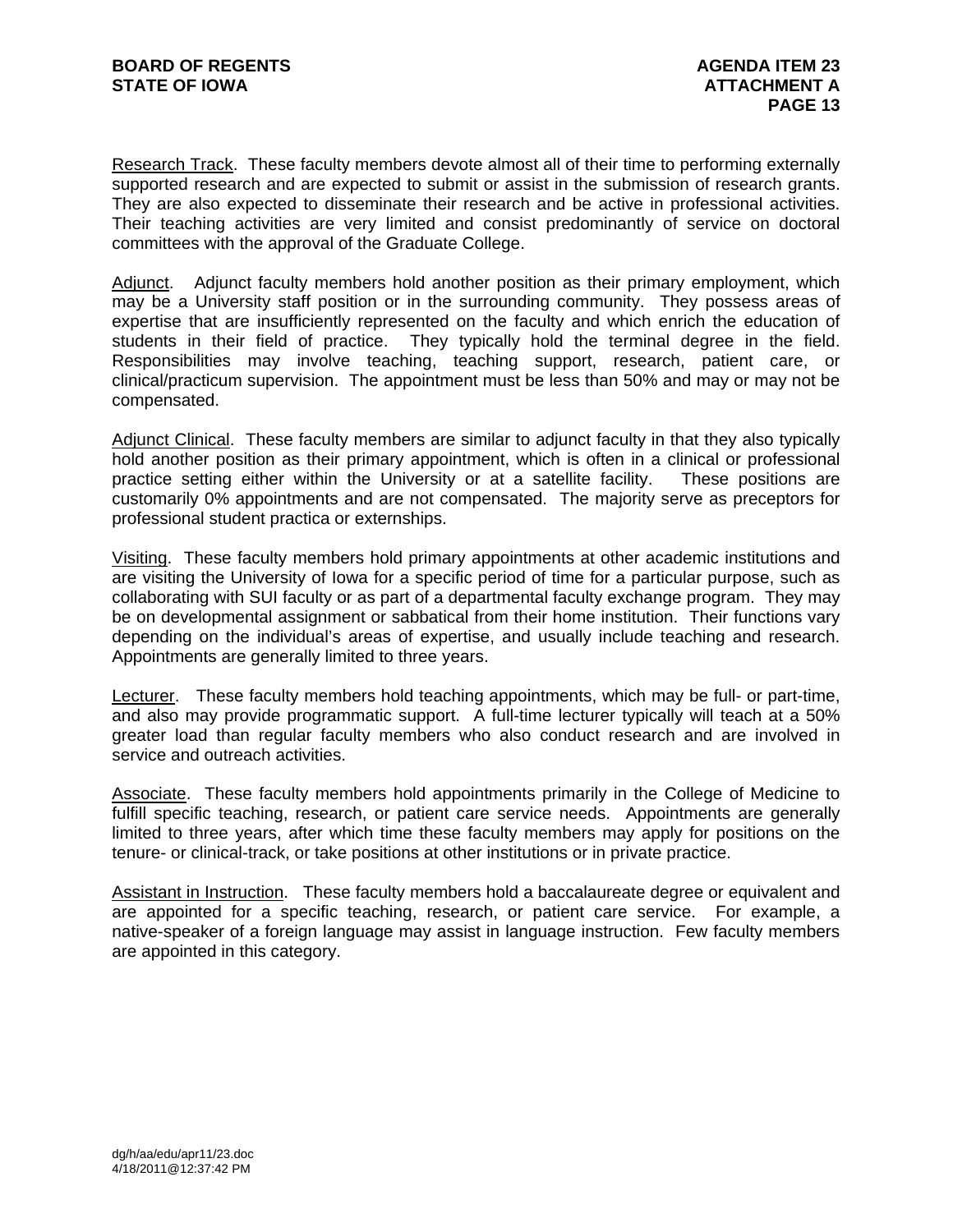# **IOWA STATE UNIVERSITY**

#### **Policies and Procedures Relating to Tenure**

The system of academic tenure at Iowa State University emphasizes (1) recruitment of the most highly qualified candidates available, (2) creation of an opportunity for scholarly performance in teaching, research/creative activity, and extension/professional practice, (3) continuing evaluation of performance on the basis of areas of responsibility, and (4) positive evaluation of performance resulting in the award of tenure. The awarding of tenure requires an affirmative decision, based upon an explicit judgment of qualifications resulting from continuous evaluation of the faculty member during the probationary period in light of the applicable criteria. After the award of tenure, faculty members undergo annual performance reviews and post-tenure review. When appropriate, an individual may undergo a review for promotion in rank to full professor.

The criteria by which probationary faculty members in a department are evaluated annually and for tenure are stated in writing as part of the department's promotion and tenure document. A central component of each review is a written Position Responsibility Statement (PRS) for each candidate. Evaluation criteria are consistent with a commitment to excellence in scholarship and apply to the position responsibilities of probationary faculty.

ISU's promotion and tenure policy describes performance criteria and evaluative processes for faculty evaluation. It emphasizes the interrelationships among teaching, research/creative activities, and extension/professional practice as mutually supportive endeavors. Faculty members must show excellence in scholarship (including scholarly contributions to teaching, research/creative activity, and/or extension/professional practice), must perform effectively in all categories of responsibility, and must show institutional service at a level commensurate with their rank.

# **Annual Evaluation of Faculty**

Evaluation of faculty is based on the PRS, a statement of expected duties and outcomes for each faculty member. The use of the PRS allows for variations in assigned work responsibilities and periodic adjustments that align with the changing career paths of individual faculty members and departmental priorities.

Faculty members are reviewed annually with respect to their responsibilities and at the same time goals for the coming year are determined. These annual performance evaluations include evidence of teaching performance as well as evidence of productivity in research/creative activities, extension/professional practice, and institutional service, as appropriate. Evidence concerning teaching performance must include student evaluations (both formal and informal) as well as evidence of peer evaluation.

# **Faculty Vitality**

Iowa State University offers tenured and tenure-eligible faculty members a number of opportunities to ensure productive engagement in all areas of faculty work. The Center for Excellence in Learning and Teaching (CELT) provides workshops and seminars in addition to resources that support innovation or improvement in teaching. The Center also offers advice and a forum for discussions as well as scholarly support for continued learning. Faculty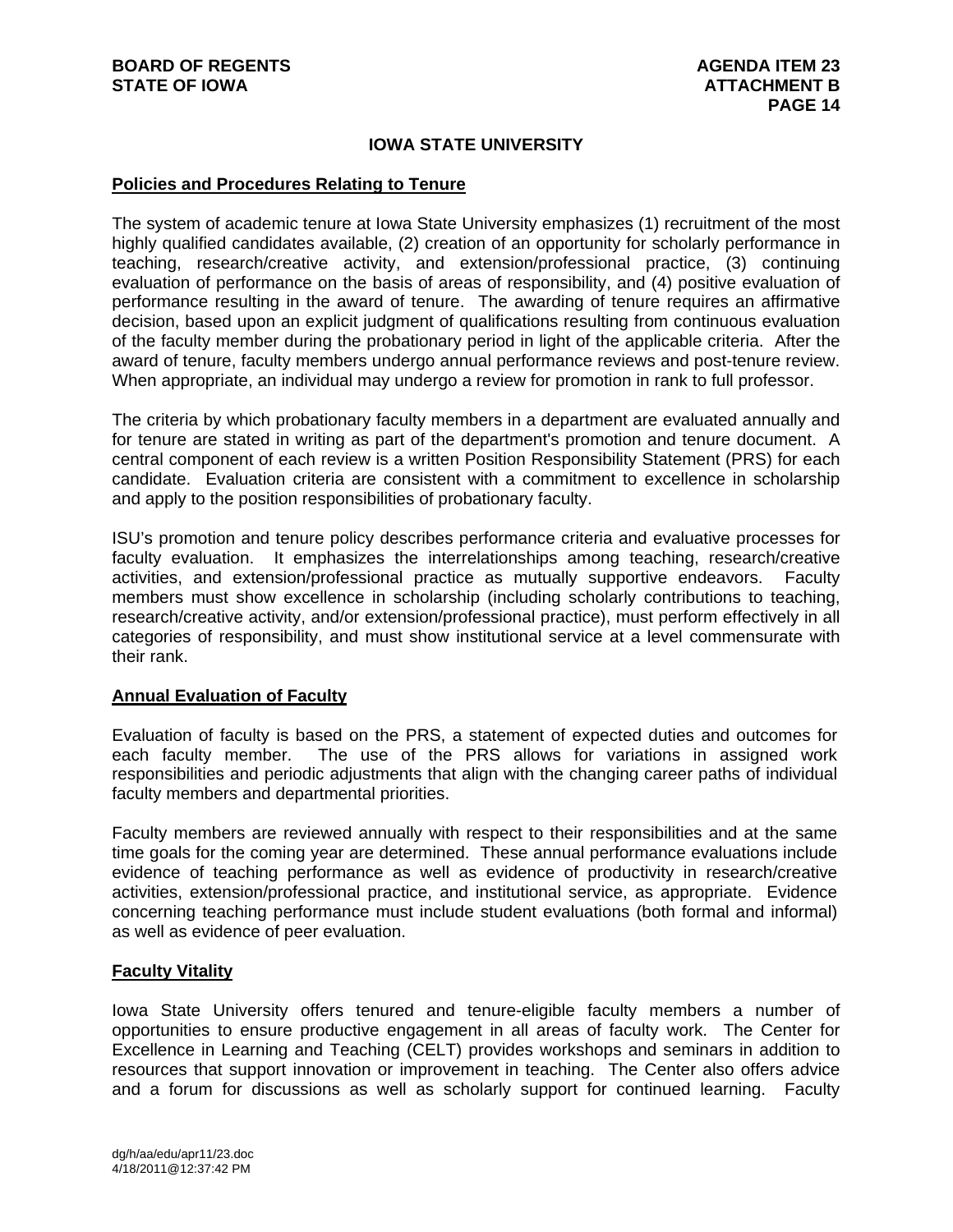members are encouraged to use instructional development facilities and other special programs to improve and modernize their teaching.

Faculty development initiatives for 2010-11 included the following:

- An Effective Teaching Workshop for new faculty, both tenure-eligible and non-tenure-eligible, was offered in August 2010 to assist with the transition to ISU.
- A day-long New Faculty Orientation was held in Mid-August 2010 to provide new tenure-eligible faculty with an introduction to university programs and resources.
- Strengthening of centralized mentoring program through appointment of college-peer mentors in addition to individual mentors.
- Review and reframing of Center for Excellence in Arts and Humanities for direct support of faculty efforts in external grant writing. Grants coordinator appointed and multiple federal agency workshops offered.
- Grant-writing workshop offered by the university to facilitate successful grantsmanship.
- Individual academic colleges offered promotion and tenure workshops for junior and mid-career faculty.
- $\blacktriangleright$  ADVANCE<sup>8</sup> workshop offered on the pathway of advancement to full professor.
- ADVANCE workshops for chairs and deans on recruiting and retaining excellent faculty through policies that support flexible faculty careers.

Initiatives such as the Faculty Mentoring Program, the Miller Faculty Development Grant Program, and the Faculty Professional Development Assignment (FPDA) Program offer mentorship and professional growth and development opportunities for both junior and senior faculty. In particular, the FPDA program encourages new research and scholarship and new or specialized training.

# **Post-Tenure Review**

Academic colleges and departments address the issue of faculty vitality by conducting evaluations of senior faculty as described in the Post-Tenure Review Policy. The current Post-Tenure Review Policy was approved by the Board of Regents in June 1999. It ensures that all faculty who are tenured undergo a post-tenure review at least once every seven years. Exceptions to this policy may be granted. For instance, if a faculty member has taken a leave of absence, or if, as part of the annual review process, there is a less-than-satisfactory evaluation, the post-tenure review period may be shortened. During 2009-2010, 792 tenured faculty members were reviewed per this policy; this represents 7.8% of all tenured faculty. During 2010-2011, 112 additional reviews will be concluded.

The post-tenure review process is useful for tenured faculty overall, but many department chairs reported a desire to develop a more meaningful way to reward quality performance, and to sanction less-acceptable performance. In April 2011, the Faculty Senate proposed a revision to the post-tenure review policy. The proposed policy provides clearer guidelines for the review process, ensures that it is a peer review process, builds in administrative approval, and suggests incentives for superior performance. The current budget situation has allowed faculty

 $\overline{a}$ 

<sup>&</sup>lt;sup>8</sup> Advance women in academic science and engineering careers.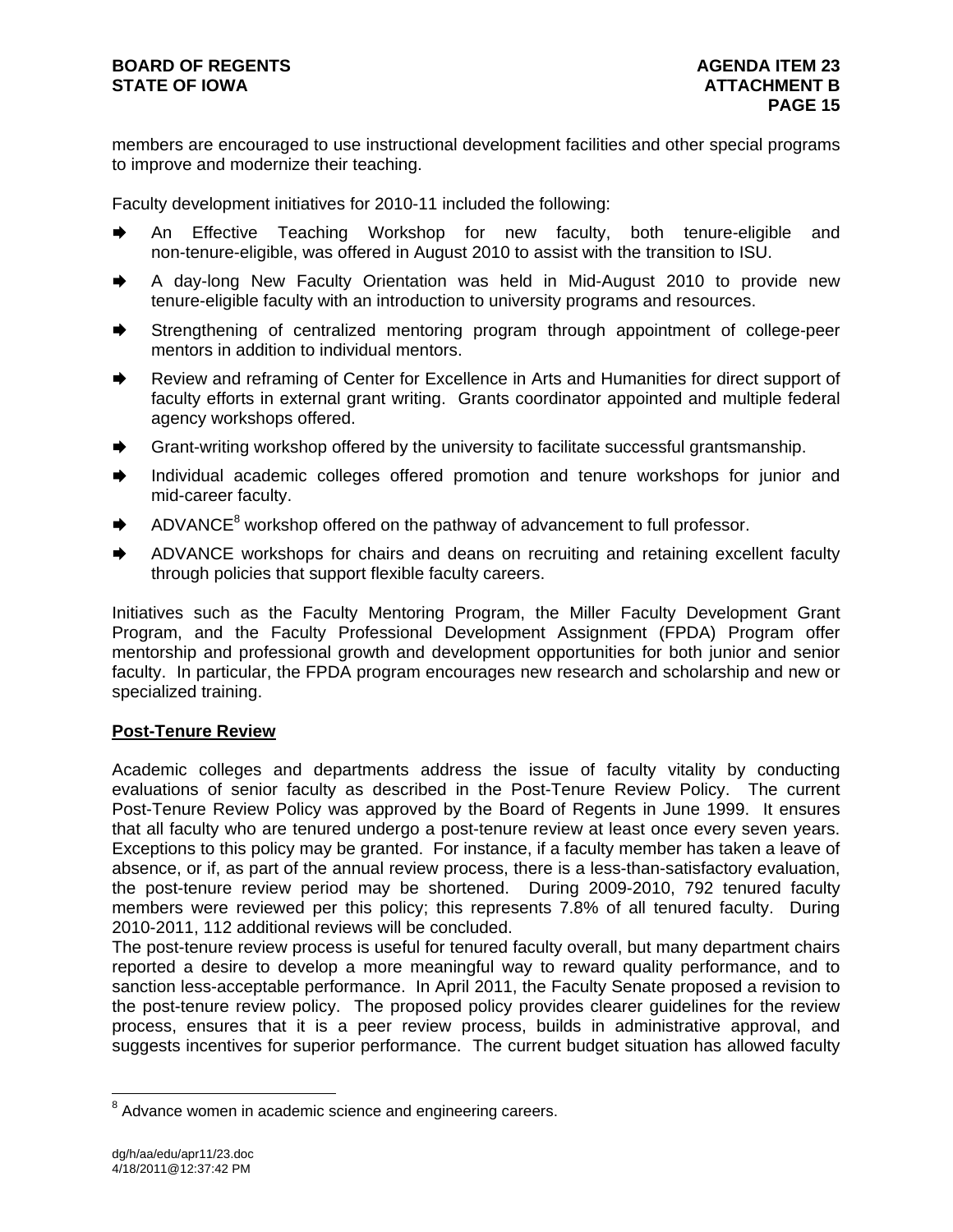and administrators to agree that a stronger post-tenure review policy is an effective way to manage scarce resources.

# **Non-Tenure-Eligible Faculty Policy**

In December 2001, the Faculty Senate approved a policy on non-tenure-eligible appointments and amended it in Spring 2003 to broaden the range of non-tenure-eligible faculty titles. The policy is guided by the University's commitment to the tenure-track system and an understanding that the tenure system is one of the University's best ways of ensuring that it pursues its missions in discovery, engagement, and learning at the highest levels of excellence. The policy was designed to encourage the responsible use of non-tenure-eligible faculty.

Under this policy, non-tenure-eligible faculty members, with the approval of appropriate tenured and tenure-eligible faculty, are appointed for varying terms with the option of renewal, depending on departmental needs. The Provost's Office annually monitors the percentage of teaching done by non-tenure-eligible faculty. The Faculty Senate, following the recommendation of an appointed task force, approved a new policy which become effective in AY 2010 for setting limits on the percentage of non-tenure-eligible faculty who teach for individual departments and colleges. Although the University follows AAUP guidelines which recommend that no more than 15% of total instruction be provided by non-tenure-eligible faculty, the new policy will provide greater flexibility among departments.

Following Board approval in 2008, ISU implemented the new titles of research professor, research associate professor, and research assistant professor. The new non-tenure-eligible designations are likely to offer more flexibility in hiring and allow the University to compete with peer institutions in the recruitment, retention, and partner accommodation of high-quality research faculty. The policy outlines general guidelines for appointment, funding criteria, and review of such term faculty members. Funding for these positions is external to the University and is not part of the University base budget. The policy stipulates that such non-tenure-eligible appointments will be limited to no more than 10% of total FTE tenured and tenure-track faculty in the University and to no more than 20% of total FTE tenured and tenure-track faculty in any given department.

In Fall 2010, there were 334 faculty members classified as lecturer, clinician, senior lecturer, or senior clinician, compared to 322 in Fall 2009. In addition to teaching, these term faculty members also plan and coordinate other educational programs, advise undergraduates, supervise practica and internships, and participate in outreach activities. The ability to hire quality faculty on a full- or part-time basis to contribute to the teaching mission of the University has helped departments by providing flexibility in staffing, especially during difficult budget times.

Several lecturers and clinicians have served multiple terms and have been evaluated for advancement to senior lecturer and senior clinician. To date, 90 faculty members have been advanced to the senior status and have been offered the longevity that the revised non-tenure-eligible system was designed to provide.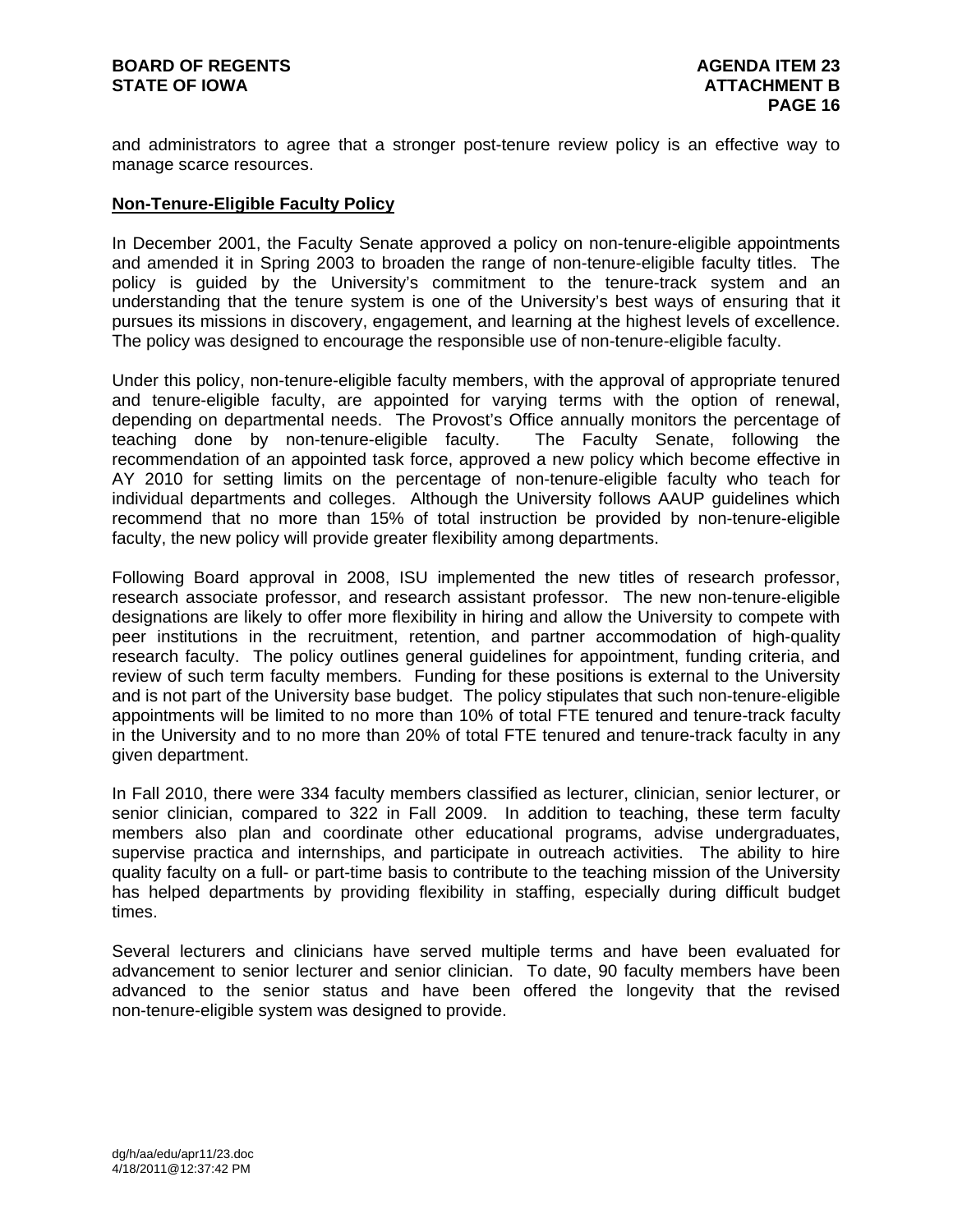# **UNIVERSITY OF NORTHERN IOWA**

# **Policies and Procedures Relating to Tenure**

The University of Northern Iowa faculty are unionized and represented by UNI-United Faculty. General evaluation procedures are defined in Article Three of the 2009-2011 Master Agreement and tenure policies and procedures are specified in Appendix F of the Master Agreement. The criteria for promotion to associate professor are identical to the criteria for tenure. The standard for promotion and tenure is a documented record of accomplishment in teaching, scholarship and/or creative achievement, and professional service. While the degree of accomplishment in each of these areas may vary, documented teaching effectiveness is essential and primary. A tenure candidate's scholarship and service will only be considered after a positive judgment is made about teaching.

Because academic disciplines vary widely in determining the specifics of accomplishment in teaching, scholarship, and service, each academic department is expected to develop its own specific criteria for tenure and promotion evaluations. In 2008, the former Interim Provost convened a committee to review the departmental criteria to judge scholarly and creative work in the tenure process. The committee included a faculty member from each college, a department head, dean, and member of United Faculty. The Committee issued two reports; one on the tenure and promotion criteria for scholarly/creative work and one on the tenure and promotion criteria for service. The committee recommended that each department review and revise the criteria used to evaluate teaching, scholarship/creative activities, and service. This work is currently underway. The expected outcome will be clearer, more consistent criteria across all departments and colleges.

# **Evaluation of Instructional Performance**

Article Three of the Master Agreement provides specific procedures for evaluation of teaching. Probationary faculty members are evaluated annually by a departmental Professional Assessment Committee (PAC) and their department head. The college dean and the Provost review the files and the evaluations of the PAC and department head in making their own judgments about faculty performance. Departmental PACs develop their own procedures for evaluating teaching but generally include review of teaching materials, classroom observation, and review of student assessments of teaching. Tenured faculty members who apply for promotion in rank are also evaluated by the PAC.

Student assessments of teaching for probationary, term, and full-time temporary faculty members are conducted in all courses during each spring semester. Tenured faculty members are required to conduct student assessments of teaching every three years during the spring semester. For the 2010-2011 academic year, the academic deans implemented policies in their respective colleges requiring course assessment to be conducted in all courses for both fall and spring semesters to be considered for merit pay.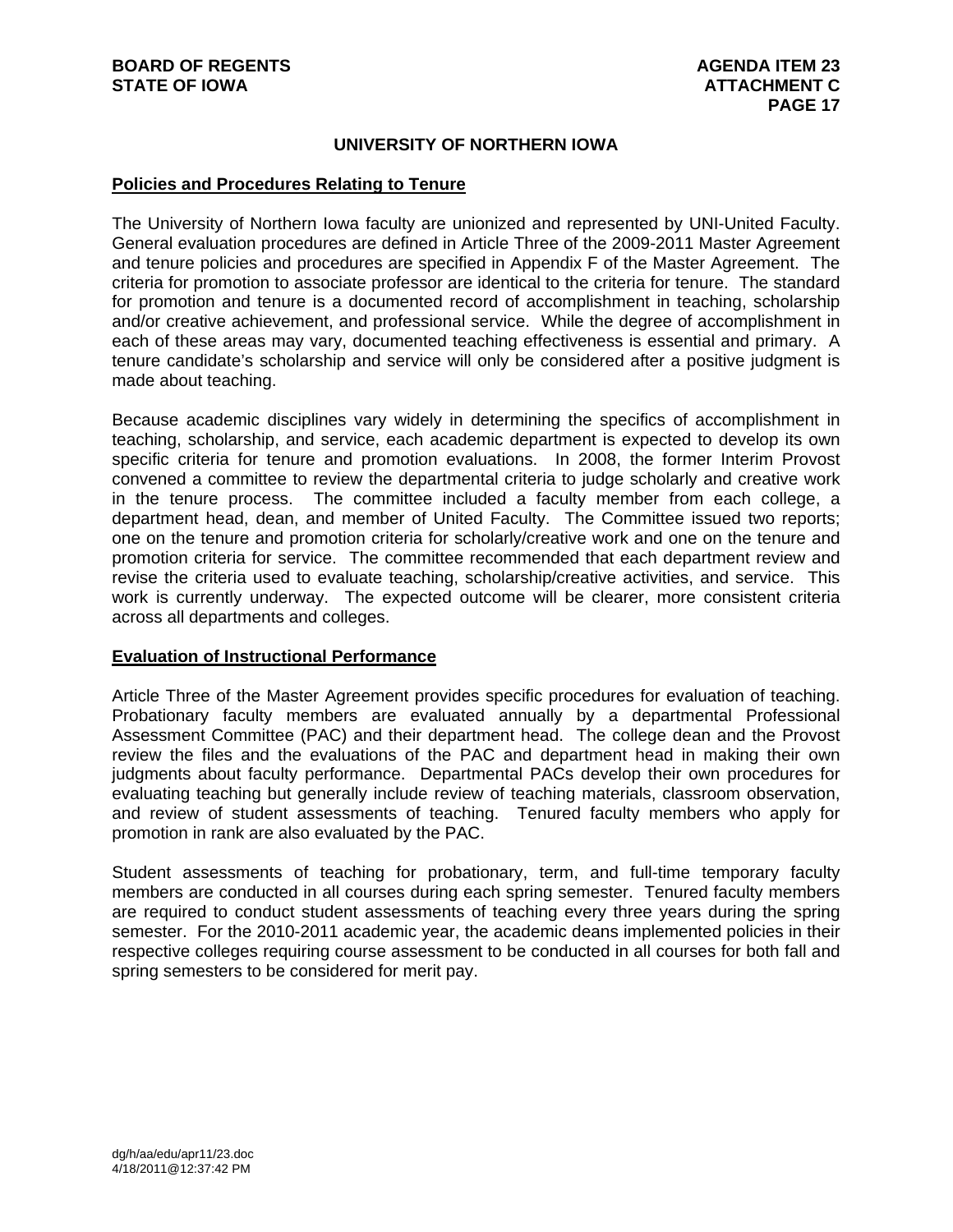Dissatisfaction with the current assessment instrument which measures student satisfaction with a faculty member's instruction and an evaluation of a faculty member's effectiveness led to the formation of a labor-management-student committee as specified in Article Three of the Master Agreement. After a review of the student course assessments and instruments used by peers and other higher education institutions, the committee recommended adoption of the Student Assessment of Learning Gains (SALG) instrument which was developed by the University of Wisconsin-Madison. Performance dimensions were developed based on research identifying characteristics of effective collegiate instruction. UNI conducted a pilot study in Spring 2011 whereby volunteer faculty member used SALG to conduct their course evaluations. A final decision regarding adoption of SALG will be made after the results of the pilot study are reviewed during the summer.

In addition to annual and tenure and promotion reviews for probationary faculty, each faculty member's teaching performance is evaluated annually for purposes of awarding merit pay. All faculty members must administer student course assessments in all courses during the academic year to be eligible for merit pay consideration.

# **Faculty Vitality**

An engaged, active, and renewed faculty is essential to effective teaching and productive scholarship and service. Faculty members have a variety of opportunities available that help maintain vitality, including Professional Development Assignments (PDAs), summer research fellowships, support for travel to professional conferences, and faculty development activities. This year, 17 faculty members received professional development assignments for a semester or academic year to pursue scholarly and creative projects. Under the terms of the Master Agreement, at least 27 eight-week summer research fellowships will be funded. At least \$352,287 will be expended to support faculty participation in professional conferences. A professional development effort devoted to enhancing the pedagogical skills of faculty members in the area of teaching with technology, which was started in 2009-2010 using ARRA funds, has been continued by Continuing Education and Special Programs. The initiative engages faculty members with the *Quality Matters* program, which builds skills for quality online instruction and obligates them to develop and teach an online course. During the 2010-2011 academic year, 89 faculty members participated in the *Quality Matters* workshop; 69 developed or are developing fully online courses and 20 are working on blended courses. In May 2011, two sessions of the "Building Your Blended Course" will serve 20 faculty members each.

The provost's office has undertaken several faculty development initiatives for Summer 2011 using one-time funds. These include course development workshops and initiatives related to integration of service learning and sustainability into the curriculum. A major initiative involves the development of a pilot Cornerstone course as part of a strategic initiative on the first-year experience for students. The course will integrate the written and oral communication requirements of the liberal arts core and first-year experience course content. Faculty will be engaged in a month-long development workshop which will focus on content and skill development. The provost is also awarding approximately 20 summer fellowships to support scholarly, research, and/or creative work. The awards are reserved for pre-tenure (tenure-track) faculty. Faculty awardees will be required to share their work at a fall symposium.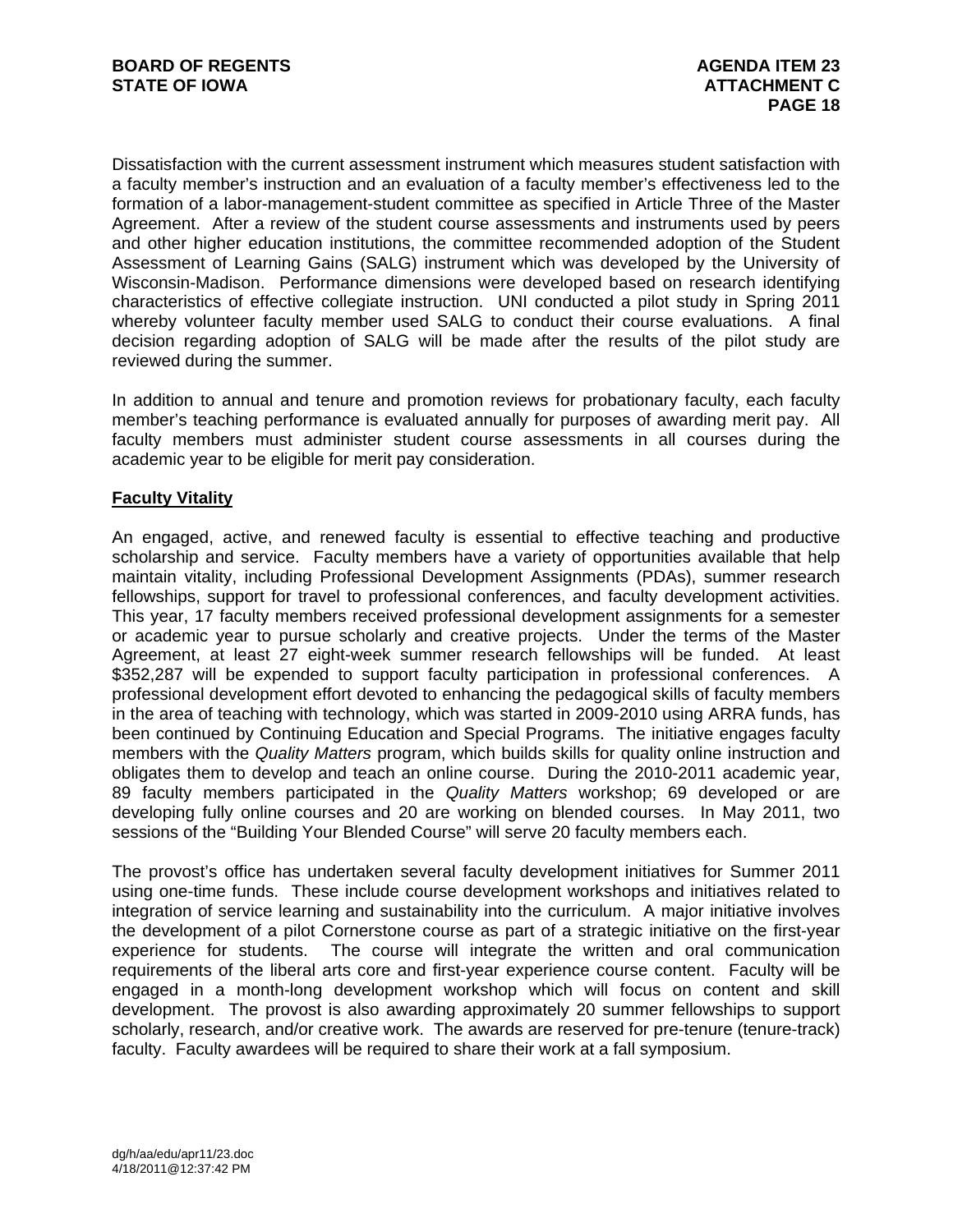The University has become an affiliate of the National Coalition Building Institute which provides a "train-the-trainer" model for prejudice reduction and diversity initiatives. Two faculty members were chosen in a competitive process to become Diversity Fellows. The fellows, working with the associate provost, are managing a program of diversity and prejudice reduction workshops. Nineteen faculty members have attended the "train-the-trainer" program and are now certified to conduct training programs on campus.

In Fall 2010, the University held its first fall workshop for faculty. The daylong meeting focused on the liberal arts core review and revision effort. The Fall 2011 workshop will focus on pedagogical development.

Although budgetary limitations have prevented the revival of the Center for Teaching and Learning, college-level faculty development efforts include mentoring programs, reading groups, and research symposia. A recently hired Administrative Fellow in the Provost's office will focus on organizing more faculty development activities.

# **Post-Tenure Review**

Under the evaluation provisions of Article Three of the Master Agreement, there are three mechanisms for post-tenure review of faculty members. First, a tenured assistant or associate professor may apply for a promotion review to either associate or full professor. Second, every tenured faculty member is evaluated by his/her department head each year for assignment of merit pay. Merit pay is awarded on the basis of performance in the areas of teaching, research, and service, weighted according to the faculty member's work load. Department heads distribute evaluation standards each fall and in the spring faculty members receive evaluation letters explaining how they were evaluated using the departmental standards. Third, department heads may conduct other evaluations, including collection and review of student assessment data for any and all semesters and an assessment by the departmental PAC. This spring, the Provost and Associate Provost for Faculty Affairs met with the college deans to begin development of a procedure for utilizing the "other evaluations" provision of the Master Agreement for a systematic and comprehensive post-tenure review. Procedures will be finalized by early summer and the colleges expect to begin a systematic post-tenure review process in Fall 2011.

# **Definition of Non-Tenure-Track**

The Master Agreement with UNI-United Faculty recognizes three types of non-tenure-track appointments, including:

**# Temporary appointments for one year or less.** Temporary appointments automatically terminate at the end of the stipulated term with no expectation of renewal. Faculty members with these appointments are commonly referred to as adjunct professors and are only expected to teach assigned courses.